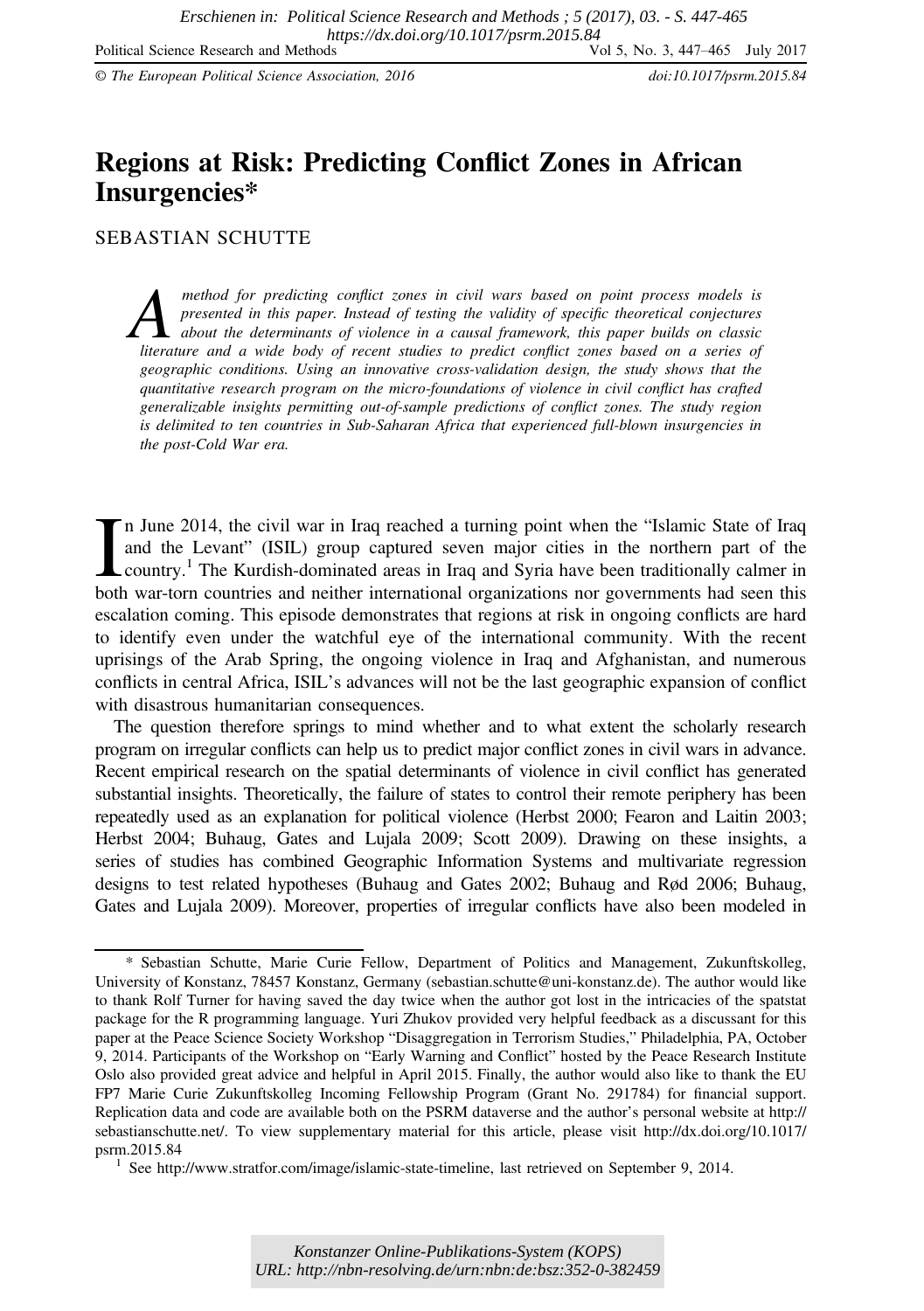disaggregated computational studies drawing on geographic information (see Bhavnani, Miodownik and Nart [2008](#page-15-0); Bhavnani et al. [2013](#page-15-0); Weidmann and Salehyan [2013\)](#page-18-0).

Despite this progress in combining theoretical and quantitative insights, the external validity and in particular the predictive capabilities of this research program remain understudied. On the country level, quantitative predictions of political instability have made substantial progress in recent years (see Goldstone et al. [2010;](#page-16-0) Ward et al. [2013](#page-18-0)). Beyond their practical utility of informing relief organizations and policy decision, predictions offer scientific benefits as they directly communicate the degree to which a studied phenomenon is understood (Ward, Greenhill and Bakke [2010](#page-17-0); Schrodt [2014](#page-17-0)).

Another advantage of predictions is that they are not restricted to the empirical sample: predicting locations of violent conflict beyond the sample that the model was fitted on reveals to what extent the data-generating mechanism and relevant variables were correctly identified. Based on these considerations, this paper tests to what extent geographic covariates of irregular warfare that have been identified in previous work improve predictions of conflict zones. To evaluate these predictions, I rely both on a quantitative and a qualitative metric. Spatial predictions of conflict intensities are compared with empirically observed intensities to calculate error scores. Moreover, high-intensity conflict regions yielding >50 percent of the maximal conflict intensity are compared visually with empirically observed hot spots.

The merit of this exercise is twofold: first, a direct comparison between the predictions of models and random baselines serves as a reality check for the geographic research program, clearly communicating to what extent informed predictions outperform random guesses. Second, the applied methodology generates easily communicable predictions that could be utilized beyond basic research to aid planning of humanitarian relief operations, for example. $^{2}$ 

To demonstrate the predictive capabilities of the associated variables, point process models (PPM) are used to predict instances of lethal violence in ten recent insurgencies in Sub-Saharan Africa. Predictions of these models are compared with the empirical record using an innovative cross-validation design. The results indicate that central variables of the geo-quantitative research program lead to drastically improved out-of-sample predictions in comparison with uniform baselines.

#### LITERATURE REVIEW

The connection between geography and war has long been considered important. Already the classic literature of revolutionary warfare and counterinsurgency devoted attention to the topic (see Guevara [1961,](#page-16-0) 10; Mao [1938] [1967](#page-17-0); McColl [1969](#page-17-0)). Contemporary research has stressed the primarily local determinants of fighting in civil conflicts (Buhaug and Gates [2002](#page-16-0); Buhaug and Rød [2006;](#page-16-0) O'Loughlin and Witmer [2010](#page-17-0); Buhaug et al. [2011](#page-16-0); Rustad et al. [2011](#page-17-0)). While regular armies generally move and fight under central command, irregular conflicts are frequently fought out between local militias and rebel supporters. Instead of strategic decisions of where to send mechanized armies to fight, local encounters between irregular fighters and military units determine much of the violence in civil conflicts (Kalyvas  $2005$ ).<sup>3</sup>

 $2$  To this end, I have extrapolated likely conflict zones for Africa and the Greater Middle East as explained in the supplementary information.<br><sup>3</sup> Especially the conflicts in Sub-Saharan Africa since 1990 have seen major involvements of irregular forces.

This also applies to the series of clashes referred to as "Africa's World War" between 1998 and 2003 (see Prunier [2009](#page-17-0)).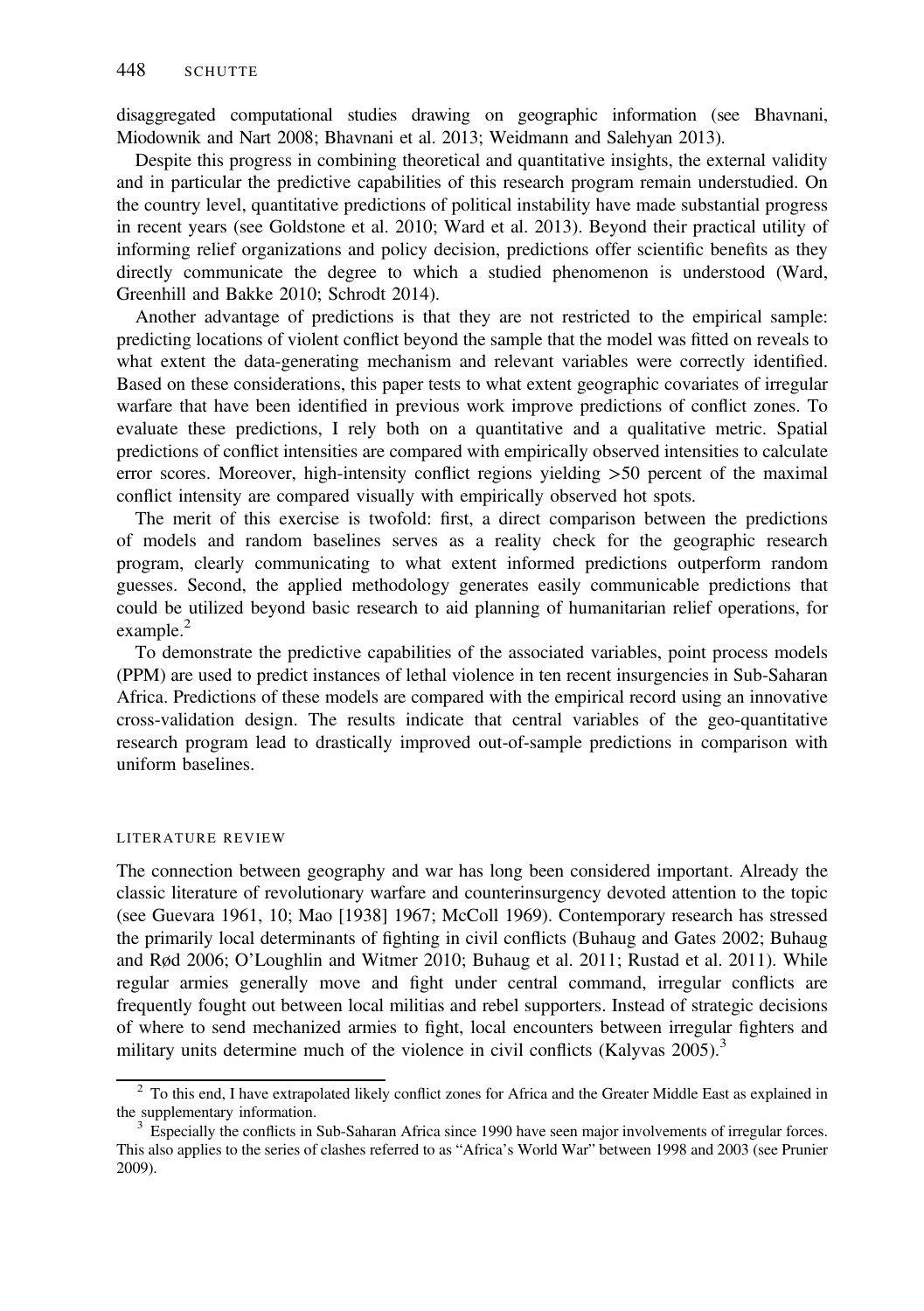A series of publications has been devoted explicitly to coding and explaining the location, size, and extent of primary conflict zones in armed conflict. Buhaug [\(2010](#page-16-0)) applies a distance-decay model from the study of interstate war to internal conflicts and finds that the relative military strength of the belligerents is a strong predictor for the location of primary conflict zones. Drawing on a bargaining perspective, Butcher [\(2014](#page-16-0)) analyzes the location of conflict zones and concludes that multilateral sub-national conflicts tend to occur more in the periphery. Braithwaite ([2010\)](#page-15-0) analyzes under which conditions hot spots of international armed conflict are likely to emerge. Hallberg [\(2012](#page-16-0)) contributes a geo-referenced data set on primary conflict zones in civil wars since 1989. The recent turn toward more disaggregated empirical studies has led to an increased interest in data on single conflict events (Raleigh and Hegre [2005;](#page-17-0) Sundberg, Lindgren and Padskocimaite [2011\)](#page-17-0) and geo-referenced data on local determinants of conflict intensity. Consequently, geographic and local socioeconomic conditions have moved into the focus of empirical studies. Drawing on spatially disaggregated data on wealth and data on conflict events, Hegre, Østby and Raleigh [\(2009](#page-16-0)) found that violence tends to cluster in more wealthy regions, possibly because rebels prioritize them in their attacks. Raleigh and Hegre [\(2009](#page-17-0)) also found that population concentrations generally see higher levels of fighting. While the statistical association is strong, it remains unclear how this effect comes about. A relatively constant per capita rate of violence as well as strategic targeting of civilian concentrations spring to mind as possible explanations.

While the emphasis on local determinants of conflict is justified both theoretically and empirically, the diffusion of irregular civil conflict over time has also been studied. Schutte and Weidmann [\(2011\)](#page-17-0) investigated different diffusion scenarios for violence in civil wars, comparing instances of empirical diffusion against random baseline scenarios. Zhukov [\(2012](#page-18-0)) used road-network information in a refined empirical analysis and found that violence in the north Caucasus tended to relocate over time along roads. Both studies point to the fact that a substantive number of civil war events result from previous fighting in neighboring regions rather than being solely caused by local conditions. Beyond spatial expansion, reaction to specific instances of violence has also been analyzed (Lyall [2009;](#page-17-0) Kocher, Pepinsky and Kalyvas [2011;](#page-17-0) Braithwaite and Johnson [2012;](#page-15-0) Schutte and Donnay 2014). Again, reactive patterns in conflict event data underline that the conflict history as well as local socioeconomic and geographic conditions jointly affect levels of violence in civil wars.

In summary, the presented literature on the determinants of violence in civil conflicts suggests an interaction of multiple factors. Strategically, the military capabilities of the actors as well as terrain conditions and infrastructure play an important role for the locations of major battle zones. On a tactical level, violence tends to cluster as actors fight repeatedly over specific locations, but it also diffuses into previously unaffected regions. Finally, the types of violence applied by actors in the field crucially affects subsequent levels of violence. While these insights are important for testing and building theories of the dynamics of violence in irregular conflict, the question of whether or not they translate into generalizable and ultimately actionable knowledge remains unanswered. Regression studies and matching designs are generally used to test whether or not specific variables have a causal effect in line with theoretical considerations. The estimated effects, however, relate solely to hypothetical all-else-beingequal, or "*ceteris paribus*" scenarios.

Despite the obvious merit of inferential designs, the added scientific and practical value of predictions has been pointed out in recent publications (Goldstone et al. [2010;](#page-16-0) Ward, Greenhill and Bakke [2010;](#page-17-0) Gleditsch and Ward [2012;](#page-16-0) Schrodt [2014\)](#page-17-0). Tangible predictions about the location and timing of violence are a concern of policy makers and relief organizations. Consequently, political scientists have embarked on generating predictions for which countries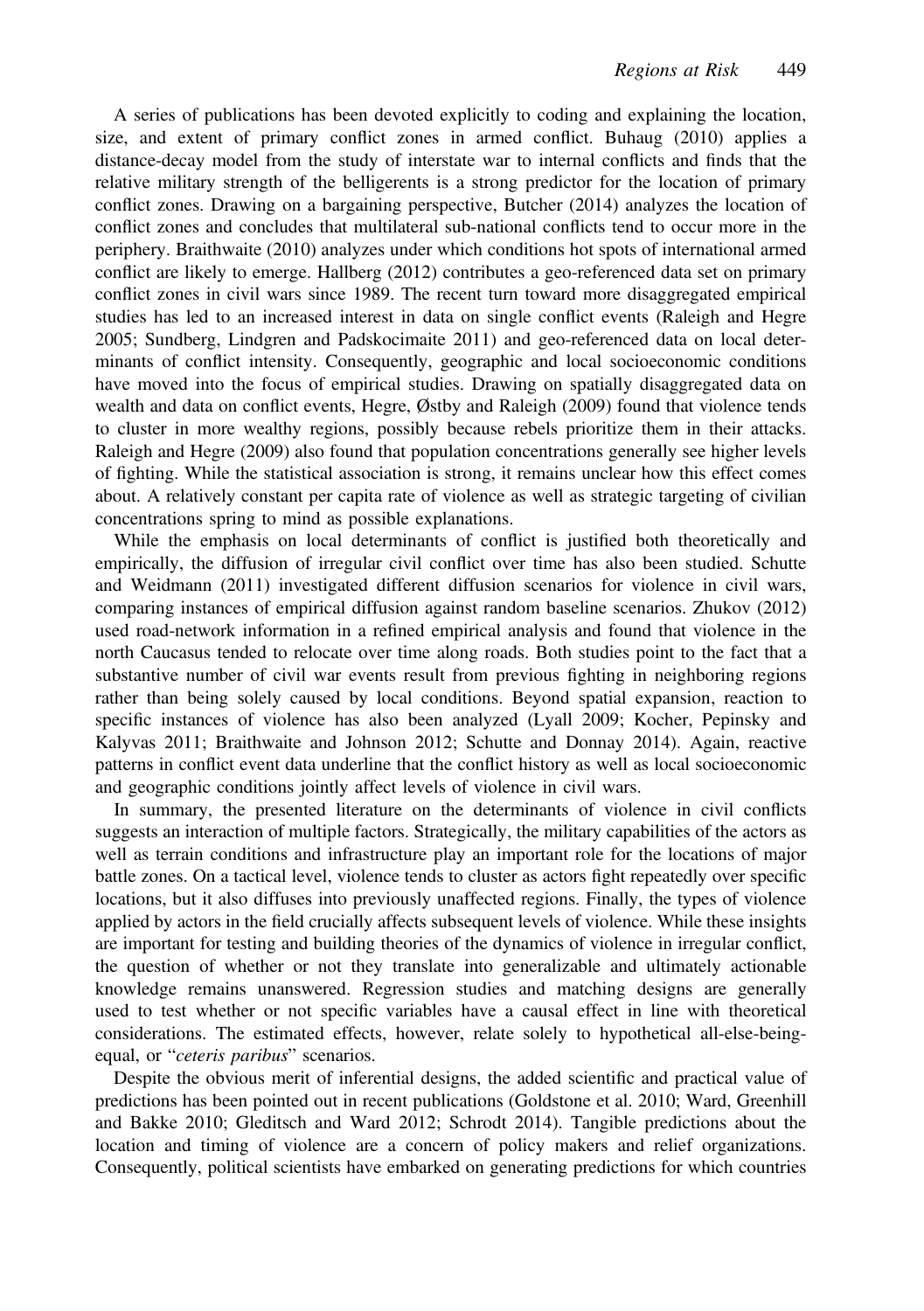are likely to experience civil wars (Goldstone et al. [2010](#page-16-0); Ward, Greenhill and Bakke [2010](#page-17-0); Weidmann and Ward [2010](#page-18-0); Ward, Greenhill and Bakke [2013\)](#page-18-0) and which regions are most prone to violence in Afghanistan (Zammit-Mangion et al. [2012](#page-18-0)). Advancing this line of research, this paper is a first attempt to predict major conflict zones across civil conflicts. The performance of these predictions is assessed in comparison with random baselines. In essence, this paper communicates how much predictive power the quantitative research program on the micro-dynamics of civil wars has gained in comparison with agnostic guessing about where violence will occur. This exercise serves as an important reality check for our ability to predict sub-national conflict intensity based on central variables identified in the literature.

Of course, assessing the predictive performance of these variables requires a suitable empirical setup. The paper proceeds as follows: in the next section, I will discuss the case selection for this study. After that, I will identify central variables for the prediction of variation in conflict intensity from the above-referenced literature. A generic setup for predicting violence based on these variables is presented in the subsequent section, loosely based on Zammit-Mangion et al. [\(2012](#page-18-0)). Finally, I will test whether and to what extent these variables produce improved out-of-sample predictions in comparison with agnostic baselines.

#### SCOPE AND CASE SELECTION

Because the literature on revolutionary warfare and counterinsurgency studies have been most vocal in proposing a direct link between rebel presence and terrain conditions, I decided to narrow down the empirical analysis to insurgencies, that is, conflicts in which the rebels are not recognized as belligerents and heavily rely on civilian assistance to wage a guerrilla war against the state (Galula [1964](#page-16-0); CIA [2009,](#page-16-0) 2). However, not all civil or irregular conflicts are insurgencies. Kalyvas and Balcells [\(2010](#page-16-0)) report a declining trend for this type of conflict and an increase in wars that blend elements of conventional fighting with irregular rebellions. Moreover, fighting in quasi-conventional civil wars, such as in Yugoslavia in the early 1990s, might be better predicted by ethnic boundaries than terrain conditions. Despite the overall decline in the frequency of insurgencies, they still constitute the most frequent type of armed conflict in the post-World War II period. Conflict events from the "Geo-Referenced Event Dataset" (GED) (Sundberg, Lindgren and Padskocimaite [2011](#page-17-0)) cover lethal clashes that occurred between 1990 and 2010 from 42 African countries. Drawing on a separate data set by Lyall and Wilson [\(2009](#page-17-0)), I identified 11 cases of insurgency that are covered in GED.<sup>4</sup> I decided to exclude Djibouti (1991–2001) because the country is too small for meaningful geographic analysis, given the resolution of the covariates. [Table 1](#page-4-0) shows the remaining cases that were used for the analysis.

Due to the exclusive coverage of African conflicts in GED, the generated insights might capture aspects that are specific to the region: for example, Herbst ([2000,](#page-16-0) 21–31) argues that low average population densities, porous colonial borders, and capital city locations close to the shore shaped fundamental aspects of the African state system. In comparison with Europe, less competition over territory between nation-states can be seen, while controlling the remote periphery of the states' territories posed a bigger challenge. Therefore, the geographic determinants of fighting in insurgencies could be more important in Africa than in

<sup>&</sup>lt;sup>4</sup> In the GED data set, I focused on violence by or against the state and observations that fell into periods and countries experiencing active insurgencies according to Lyall and Wilson ([2009\)](#page-17-0).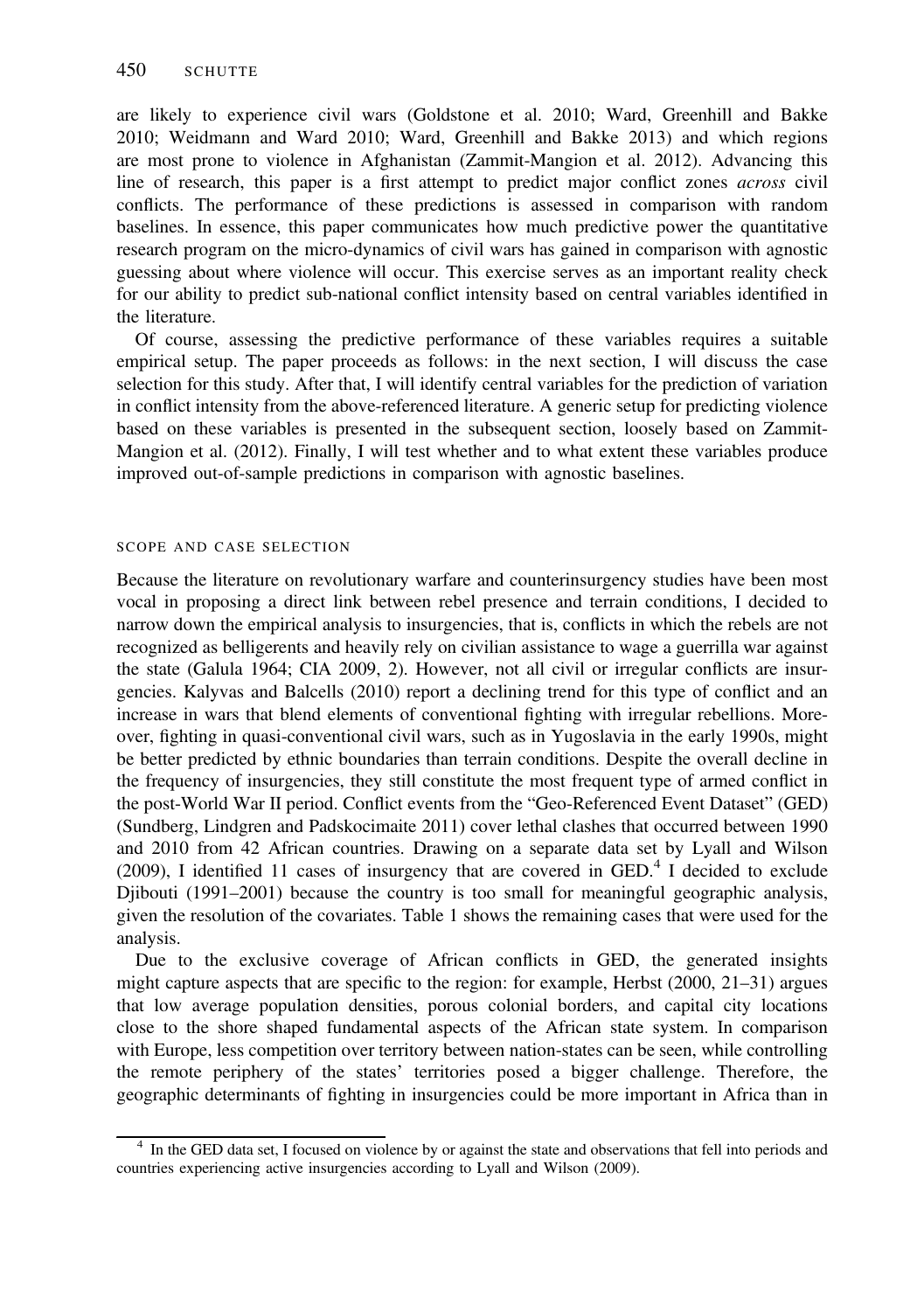| <b>Numbers</b> | GW Number | Country            | War Start  | War End    |
|----------------|-----------|--------------------|------------|------------|
|                | 615       | Algeria            | 1992-01-01 | 2002-12-31 |
| 2              | 490       | Congo, DRC         | 1994-01-15 | 1998-12-28 |
| 3              | 516       | Burundi            | 1994-04-20 | 2005-12-24 |
| $\overline{4}$ | 484       | Republic of Congo  | 1997-06-05 | 1999-12-06 |
| 5              | 483       | Chad               | 1994-01-23 | 1998-03-09 |
| 6              | 517       | Rwanda             | 1994-02-13 | 1998-11-27 |
| 7              | 404       | Guinea-Bissau      | 1998-06-06 | 1999-05-06 |
| 8              | 450       | Liberia            | 2000-05-01 | 2003-11-21 |
| 9              | 437       | <b>Ivory Coast</b> | 2002-09-19 | 2004-11-06 |
| 10             | 451       | Sierra Leone       | 1991-03-23 | 1999-12-19 |

<span id="page-4-0"></span>TABLE 1 Overview of the Cases Used for the Statistical Analysis

Note: Start- and end-dates correspond to the first and last observations in the GED data set for the corresponding conflicts.

other regions. Future research based on global event data might show whether the results generalize beyond Africa.

#### SPATIAL DETERMINANTS OF FIGHTING

The localized nature of fighting in civil conflicts provides a suitable starting point for predictive modeling. Recent studies have utilized digital information on geographic conditions and conflict events to reveal a series of robust statistical relationships. I will therefore introduce conflict event data sets and data on the spatial determinants of violence that have been identified by previous studies to systematically test to what extent predictions of conflict intensity can be improved by each variable.

## Geographic Data on Armed Conflict

In the past decade, several data collection efforts have been started to disaggregate civil conflicts into a series of events. These events range from skirmishes to major battles or atrocities against civilians. Both the "Armed Conflict Location and Event Dataset" (ACLED) (see Raleigh and Hegre [2005\)](#page-17-0) as well as the GED (see Sundberg, Lindgren and Padskocimaite [2011\)](#page-17-0) rely on news reports that contain information on violent events primarily in Sub-Saharan Africa. GED is based on an elaborate coding procedure that ensures reliability by cross-validating records with multiple coders (Sundberg, Lindgren and Padskocimaite [2011](#page-17-0)). Definitions of what constitutes a conflict event vary slightly between the data sets: in ACLED, violence against civilians as well as battle outcomes such as changes in territorial control are recorded. Sporadically, ACLED also has information on initiators of violence, but information on casualties is not recorded. GED is restricted to lethal encounters between political actors and provides estimates for civilian and military casualties. Information on both outcomes of battles and initiators are missing. For this study, I used the GED data set on lethal events in African civil conflicts between 1990 and 2010. The advantage of GED for this particular project is that lethal encounters are particularly relevant and conceptually clear. In the next sections, I will introduce covariates to predict spatial variation in lethal violence in insurgencies.

*Population.* Based on the notion of "population-centric warfare" (see CIA [2009](#page-16-0), 2), civilian population concentrations have been identified as a predictor of conflict events (Raleigh and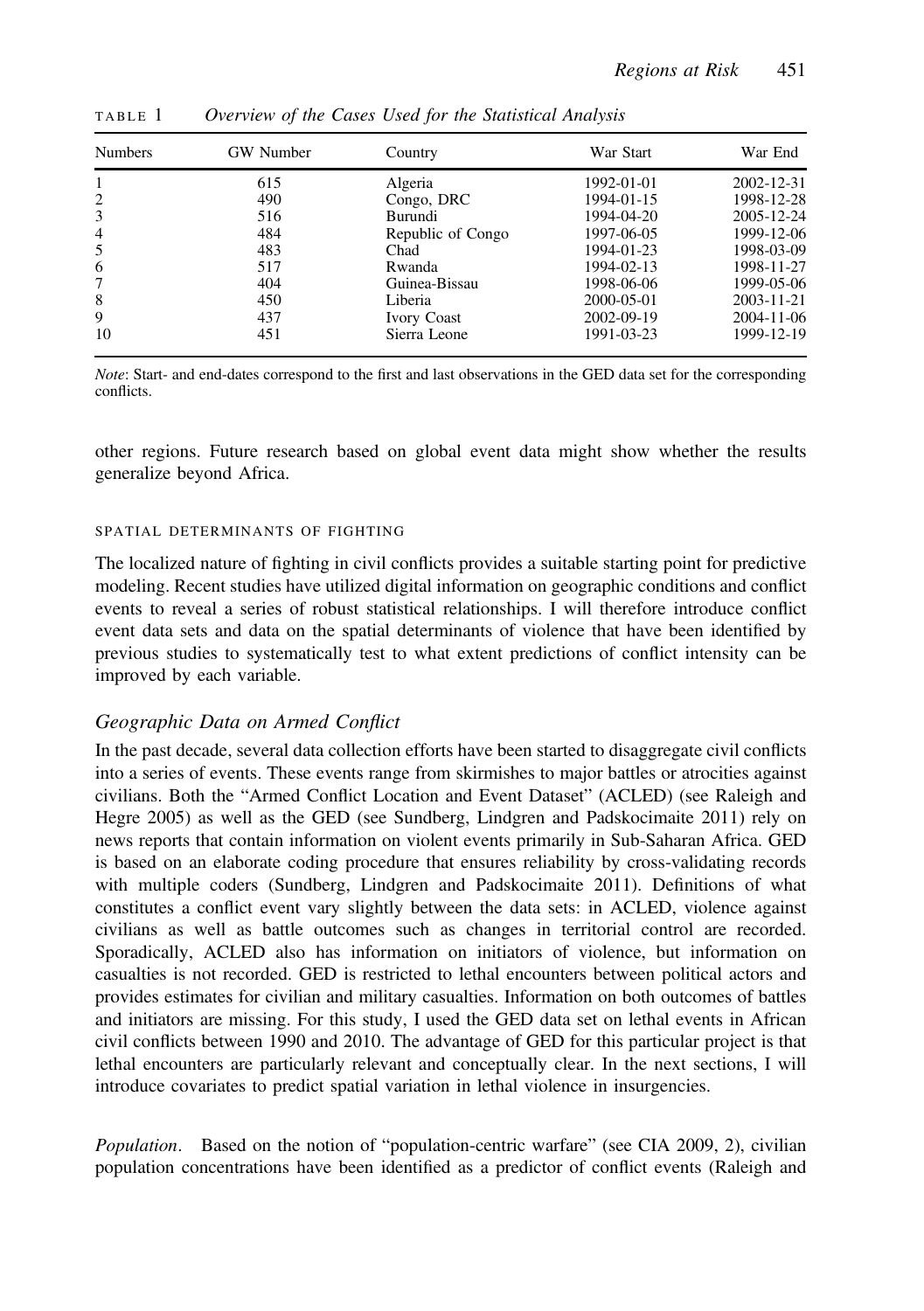Hegre [2009\)](#page-17-0). Insurgents seek contact with the civilian population for various reasons: to hide from incumbent forces (Salehyan and Gleditsch [2006\)](#page-17-0), to recruit additional combatants (Sheehan [1988](#page-17-0), 50), and to extend their geographic control over relevant parts of the country (Kalyvas [2006,](#page-16-0) 202–7). Spatially disaggregated population counts from the Gridded Population of the World dataset (CIESIN [2005\)](#page-16-0) were therefore included in the predictive models.

Distances to capital and border. The ultimate goal of irregular uprisings is to conquer the capital city, as was the case in Saigon in 1975, in Kabul in 1996, and in Monrovia in 2003. Defending the center is therefore a strategic imperative for the state. Repeated attempts to attack the government and incumbent counteractions make distance to the capital city a spatial predictor of higher levels of violence (see Buhaug, Gates and Lujala [2009;](#page-16-0) Buhaug [2010](#page-16-0); Toellefsen, Strand and Buhaug [2012\)](#page-17-0). Along the same lines, distance to the nearest international border that provides refuge to the rebels has been associated with levels of violence (Salehyan [2009](#page-17-0); Buhaug [2010](#page-16-0)). Cases in point are the Vietcong that moved their vital supply lines partially to Laos and Cambodia and the Afghan Mujaheddin that traditionally fight superpowers from bases in the border regions in Pakistan. Distances to capital cities and international boundaries were calculated based on Weidmann, Kuse and Gleditsch ([2010\)](#page-18-0).

Accessibility. Remote and difficult terrain provides insurgents with the opportunity to prepare attacks and temporarily evade the fighting (Fearon and Laitin [2003\)](#page-16-0). In order to counterbalance the material superiority of the state, rebels utilize less accessible areas to prepare military operations and recruit from the local population (McColl [1969\)](#page-17-0). Terrain and soil conditions, road and railroad networks, bodies of water, and forested regions all affect the accessibility of sub-national regions. A comprehensive aggregation of these factors has been performed by Nelson [\(2008](#page-17-0)). Their provision of a global friction map for traveling times between all cities with  $> 50,000$  inhabitants in the year 2000 offers a suitable operationalization for infrastructural accessibility.

Wealth. Spatial variation in wealth has been associated with conflict events (Hegre, Østby and Raleigh [2009\)](#page-16-0). Two principal scenarios are imaginable for this variable to affect levels of violence. First, materially deprived regions could see stronger support for insurgent activities. Second, rebels might strategically target wealthier regions for private gains and/or to finance the uprising. Lootable resources in particular have been linked to intense standoffs in civil conflicts (Gilmore et al. [2005\)](#page-16-0). Spatially disaggregated data on wealth (Nordhaus [2006](#page-17-0)) codes disaggregated GDP data on a global scale. The derived unit is gross cell product: an estimate for the market value of all goods and services in a geographic region. Cells with a maximal size of 60 nautical square miles (about  $111 \text{ km}^2$ ) are coded in this data set, which was also included. While the exact causal roles of these geographic factors remain disputed, general correlations between the corresponding variables and levels of violence are widely accepted.

Natural land cover. Densely forested regions can be as inaccessible as high mountain ranges. Consequently, they severely limit situation awareness and mobility for regular forces (see Crawford [1958\)](#page-16-0). In Columbia, the FARC rebels have evaded defeat for almost four decades, Ugandan LRA rebels are still at large despite regional and international attempts to stop their activities, and Vietnamese rebels waged three successful campaigns against three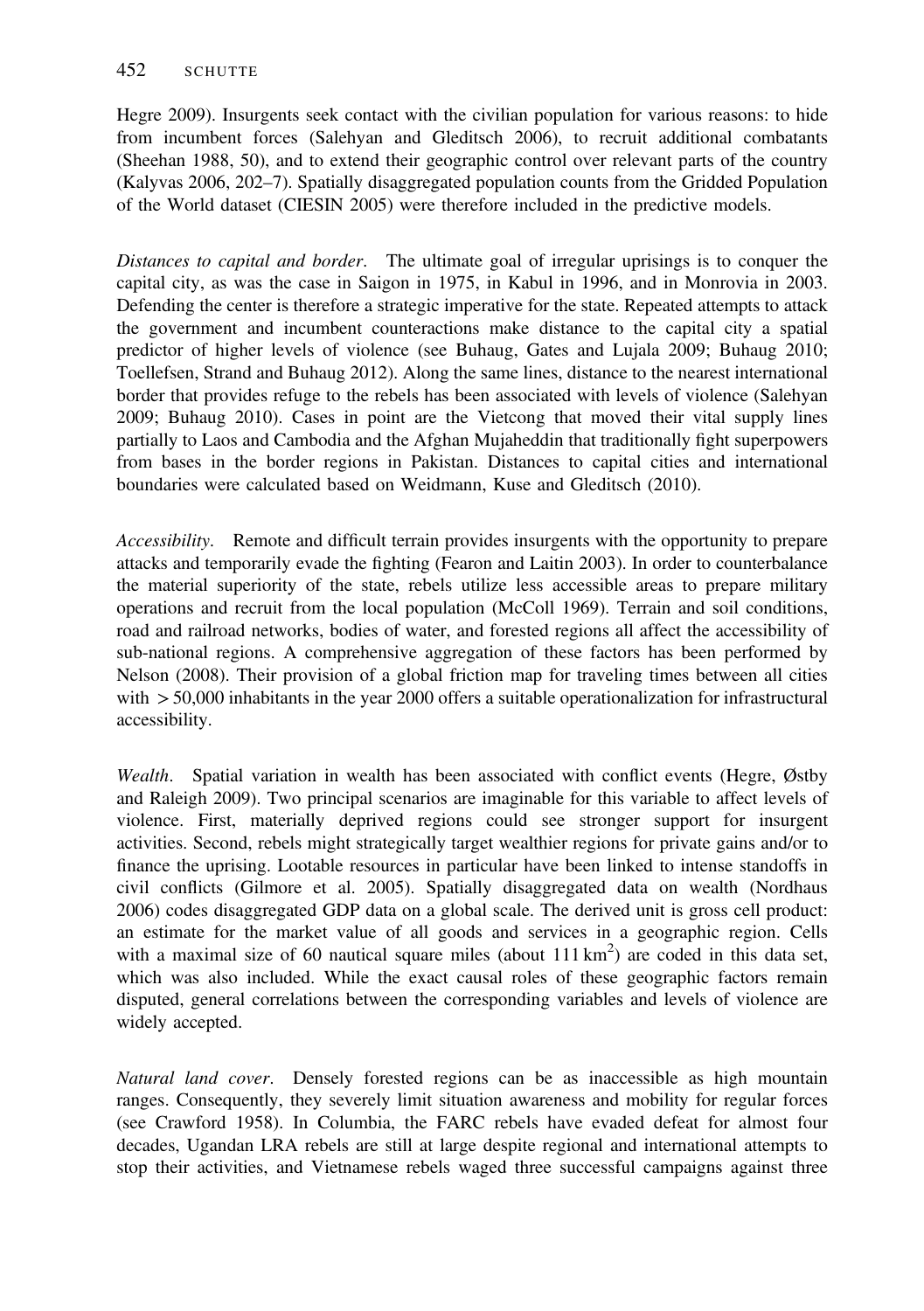different global powers between 1941 and 1975. In all of these cases, dense forestation has been cited as an important enabler of guerrilla actions. I therefore included a data set that codes the percentage of green vegetation for the year 2001 on a global scale and with a spatial resolution of  $1 \text{ km}^2$  (Broxton et al. [2014](#page-15-0)).

While the exact causal roles of these geographic factors remain disputed, general correlations between the corresponding variables and levels of violence are widely accepted. But to what extent are these factors capable of predicting the spatial variation of the intensity of violence in civil wars? As mentioned above, this paper seeks to provide an easily communicable answer to this question. The next section details the corresponding approaches to modeling and validation.

#### MODELING APPROACH

Several possible modeling approaches spring to mind for predicting conflict events based on the presented data. Many contemporary studies of violence in civil wars draw on econometric analyses. While the breadth of econometric methodology and the rapid rate at which it advances cannot be overlooked, the analysis of inherently spatial data introduces problems. First and most importantly, the nature of the dependent variable—conflict events distributed in space—has no obvious equivalent in the econometrician's toolbox. Researchers therefore usually aggregate event counts within spatial units such as artificial grid cells and then apply count-dependent variable models (see, e.g., Fjelde and Hultman [2013](#page-16-0); Pierskalla and Hollenbach [2013;](#page-17-0) Basedau and Pierskalla [2014](#page-15-0)). Unfortunately, in most cases there is no empirically or theoretically informed strategy for choosing the sizes of such cells.

Of course, statistical predictions both in- and out-of-sample also hinge (to some extent) on design decisions in the spatial aggregations as defined by the chosen grid cells and their origin. Moreover, within the possibly large cells, event are analyzed independently from their exact location. These insights leads Cressie [\(1993](#page-16-0), 591) to the conclusion that "[t]he reduction of complex point patterns to counts of the number of events in random quadrats and to one-dimensional indices results in a considerable loss of information."

This presents a serious problem for the ambition of this paper: if the claim was made that out-of-sample predictions of conflict intensity were possible based on a grid-cell approach, this finding would partly be due to an ad hoc choice of a specific cell size. Moreover, precise local information would be given up in favor of aggregate covariate values at the cell level.

Ideally, a non-parametric technique would be used for mapping conflict events to covariate information. To address this issue, an alternative modeling approach more frequently chosen in biology and epidemiology relies on PPM. While PPM have been applied to conflict research before (Zammit-Mangion et al. [2012](#page-18-0)), the relative novelty of this approach requires a more in-depth discussion of their properties. The next section gives an overview of PPM and their application to multivariate inference, as well as the chosen setup for prediction, cross-validation, and extrapolation.

## PPM

Before discussing this type of model in further detail, some terminology needs to be introduced. Spatial point patterns are generally analyzed within clearly demarcated areas. These areas are referred to as "windows" and can be either artificial geometric structures or irregularly shaped polygons. In this study, the country polygons obtained from Weidmann, Kuse and Gleditsch [\(2010](#page-18-0)) are used as observational windows with one model being fitted per country.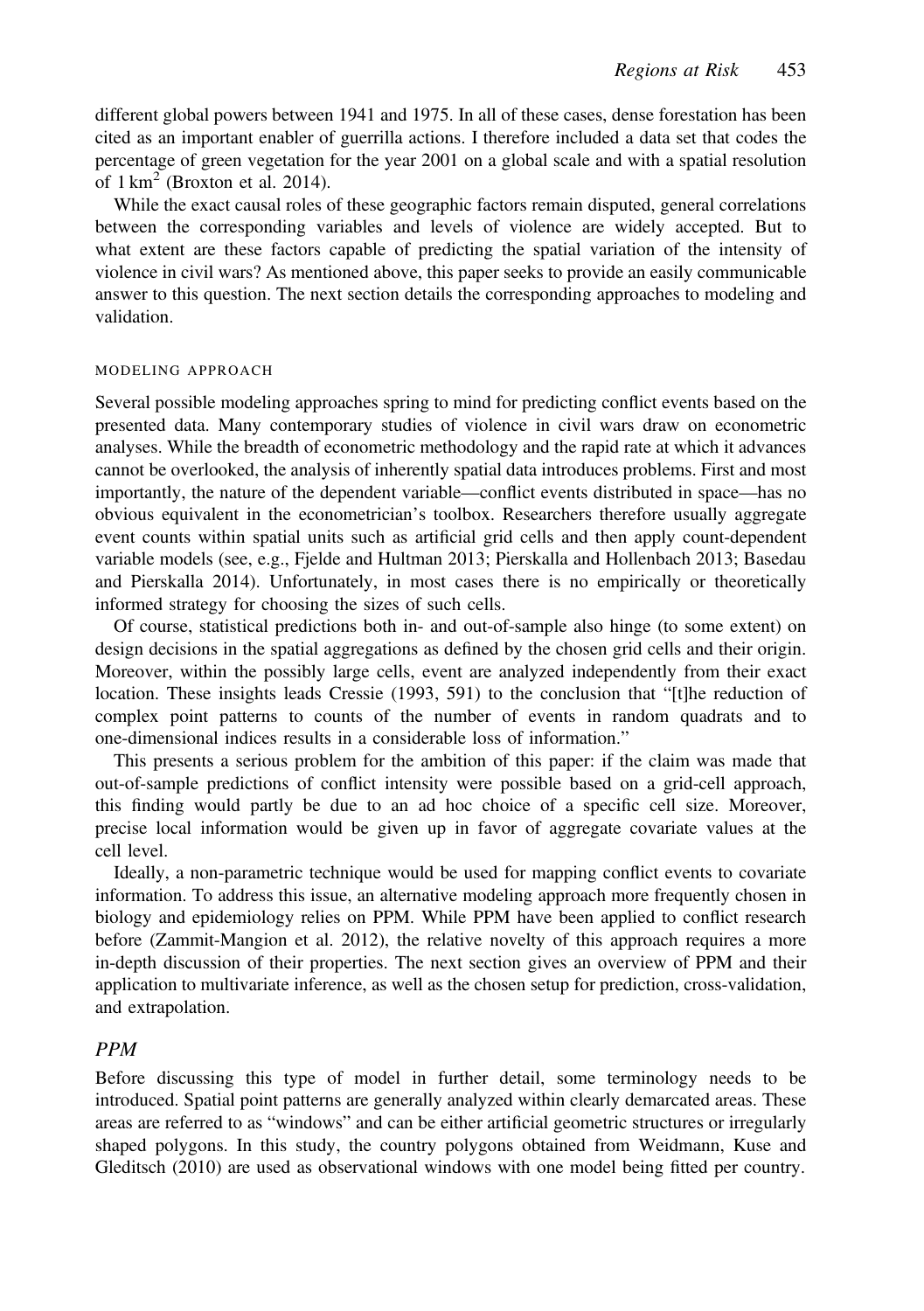Statistical models of spatial point patterns have been developed for several decades and successfully applied to various fields, such as biology, geography, and criminology. One obvious quantity of interest in spatial point patterns is their intensity, defined as the expected number of points per area in a given spatial window. The intensity of the point process can vary continuously within the window as a function of covariates or another point pattern. While the introduction of a temporal dimension provides additional challenges, PPM are attractive alternatives to econometric models for cross-sectional analyses of conflict events. Their main advantage is that they offer empirically driven and non-parametric solutions for selecting the area around the points for aggregating covariate information. In the next section, I will introduce some implementational details of PPM starting with underlying assumptions. After that, I will provide a closer look at fitting these models to data.

Underlying assumptions for spatial Poisson processes. Any quantitative model must strike a balance between mathematical tractability and theoretical adequacy. Very much in favor of the first requirement for this application is the spatial Poisson process, which can serve as a suitable starting point for predictive modeling. For the spatial variant of the Poisson process, two principal sub-types must be distinguished: homogeneous and inhomogeneous processes. In the case of the homogeneous spatial Poisson process, the intensity (i.e., the number of points per area)  $\lambda$  is uniform for the entire observational window. Of course, modeling high- or low-intensity areas within countries requires the intensity to vary as a function of covariates.

The introduction of subregions within the spatial window is a way to achieve this. A heuristic method for choosing subregions for a given empirical point pattern will be discussed in the next section. For each of the subregions, covariate values can be established and used to estimate marginal effects. Points per subregion are Poisson-distributed with probability mass function for natural positive numbers  $X$  and  $k$ :

$$
\Pr(X = k) = \frac{\lambda^k}{k!} e^{-\lambda}.\tag{1}
$$

Across regions, however, the intensity of the Poisson processes may vary and the numbers of points per subregion are independent (see Baddeley and Turner 2005, 72ff.). Applying this formalism to the study of civil conflict does justice to the strand of literature that points to the local determinants of violence. However, it omits the well-described escalatory dynamics of violence and spatial diffusion.<sup>5</sup> For the spatial modeling, this also entails that the approach is prone to overdispersion: the variance encountered in empirical event intensity is larger than the variance predicted by the Poisson models. This is due to the fact that mean and variance are characterized by the same variable  $(\lambda)$  in the Poisson distribution. However, this study focuses on predicting the average intensity of violence in a given region and not the variance in intensity.

Poisson process models therefore serve as an eligible point of departure for predictive purposes and do not require ad hoc design decisions about the spatial scale of point-to-point interactions.

<sup>5</sup> Please refer to section 4 of the supplementary information for a discussion of modeling nested point processes and corresponding computational problems. Section 6 of the supplementary information discusses the possibility of predicting conflict zones within larger geographic regions composed of several country polygons to overcome the "closed polity" assumption underlying the main analysis.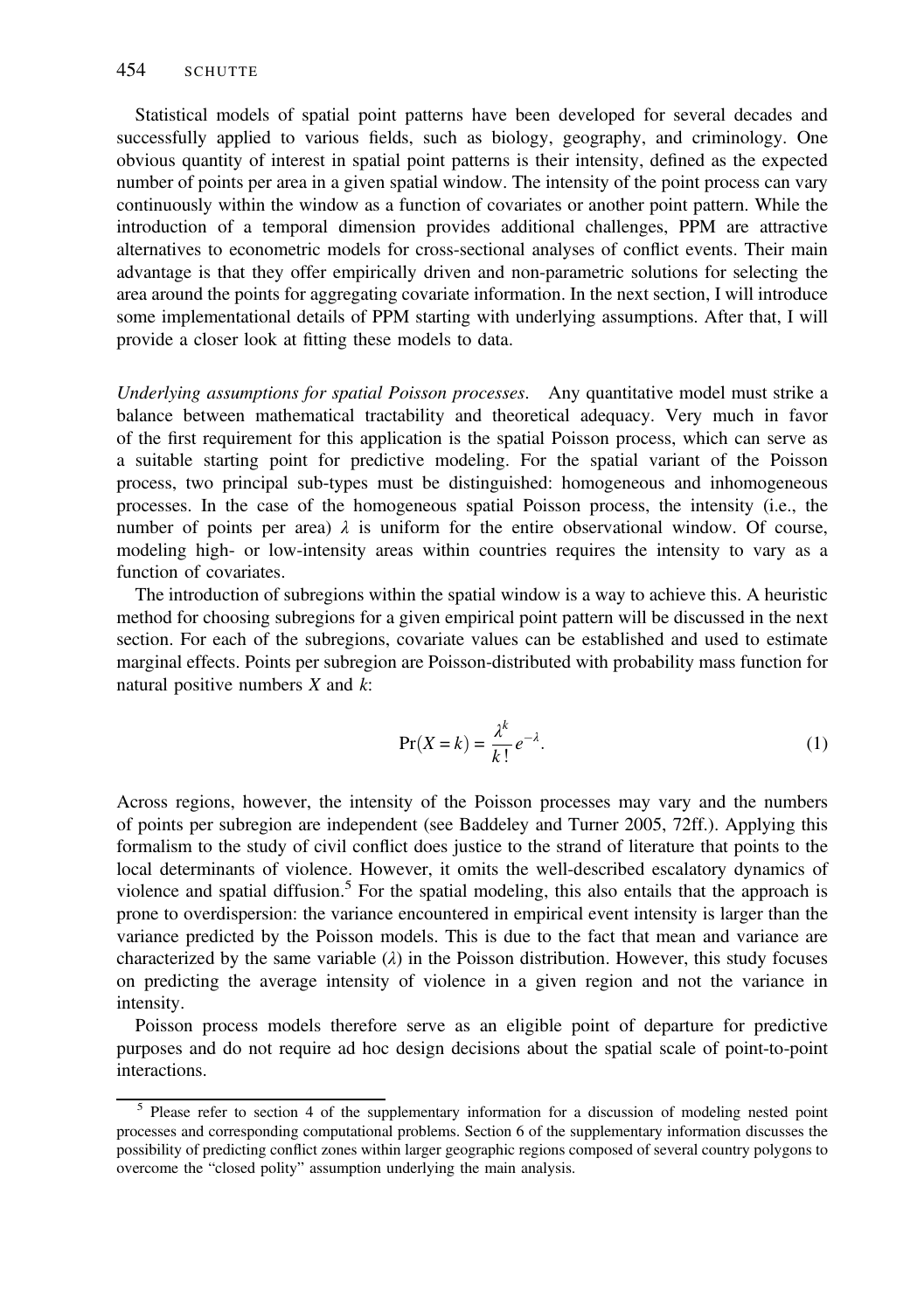

Fig. 1. Illustration of a quadrature scheme based on Dirichilet tessellation Source: Figure taken from Baddeley and Turner ([2000\)](#page-15-0).

Choosing tiles for covariate information. Modeling point intensity as a function of geographic covariates requires that the points in the empirical sample are associated with the covariate information. As mentioned before, PPM does not rely on predefined spatial units to achieve this and instead choose suitable tiles heuristically from the point pattern. As illustrated in Figure 1, this is accomplished in two steps: first, a number of "dummy" points are superimposed on the empirical point pattern. They are either arranged in a grid-like structure (as shown in Figure 1 on the right), or are uniformly distributed at random. In a second step, the study window is divided into tiles which are either associated with dummy points or empirical ones. The tiling algorithm is usually chosen to optimally demarcate regions that are closest to the empirical or simulated points, for example, by calculating Dirichilet tiles (i.e., Voronoi diagrams; see Mitchell [1997](#page-17-0), 233). For each of the resulting tiles, covariate information is then aggregated. Of course, the exact tiles resulting from the tessellation are still dependent to some extent on the number of dummy points in the sample and their spatial distribution. However, the great advantage of this approach is that covariate values that are subsequently used for model fitting are obtained from areas that are closer to the empirical points than the simulated dummies. This is arguably a better approach to mapping covariate information to empirical points than an arbitrary spatial grid with empirically uninformed cell size and origin.

*Fitting models to data.* For the estimation of  $\beta$ -parameters, the applied tessellation techniques usually generate tiles intersecting with points in the sample and a comparable number of tiles for areas without points. A widely used approach for fitting point patterns to data relies on the Berman–Turner algorithm (see Algorithm 1), which implements a maximum pseudo-likelihood approach to parameter estimation: instead of choosing parameters based on their likelihood, Berman and Turner [\(1992\)](#page-15-0) suggest choosing them according to their conditional intensity—that is, the observed number of points per area in the tiles given the estimated intensity. Berman and Turner [\(1992](#page-15-0)) observe that the conditional intensity of the inhomogeneous spatial Poisson process has the same functional form as likelihood functions employed in generalized linear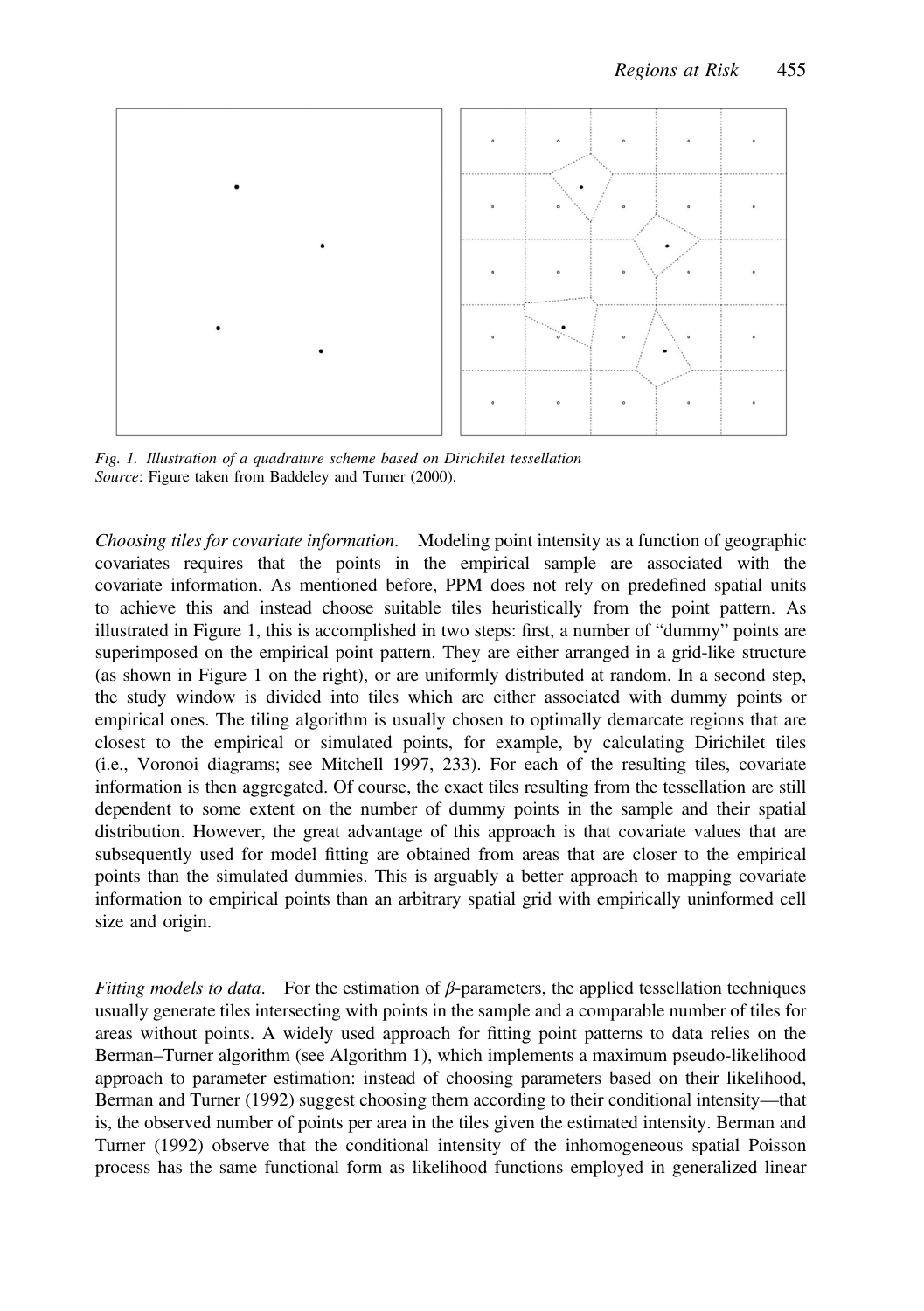models (GLM). This allows for a wide range of PPM to be fitted in readily available GLM software. In detail, Berman and Turner ([1992\)](#page-15-0) suggest the following setup:

Algorithm 1 Berman–Turner Algorithm for Poisson process models.

- 1. In addition to the empirical points in the sample, generate a number of dummy points. Together with the empirical points, these are referred to as "quadrature points." Based on a tessellation scheme (Dirichilet tessalation), the observational window is split up into areas associated with one quadrature point each.
- 2. For each quadrature area  $u$  of the spatial window  $W$ , weights are computed according to  $weight_j = \frac{\text{area}(u_j)}{\text{area}(W)}$  for each  $u_j \in W$ .
- 3. For each quadrature area  $u$ , binary indicators are computed according to
	- (a)  $z_i = 1$  for empirical points
	- (b)  $z_i = 0$  for dummy points.
- 4. For each quadrature area u, a response variable is computed according to  $y_i = z_i/weight_i$ .
- 5. Values for the spatial covariates are obtained for each quadrature point through an intersection of the points with the underlying data  $v_i = S(u_i, x)$ .
- 6. Finally, the response variable can be estimated as  $\hat{v}$  being a function of covariates v with weights weight in a log-linear Poisson regression.

Being able to fit models to data is a central prerequisite for assessing the predictive gain associated with individual variables. In the next section, I will introduce the remaining requirements: a general error score to compare prediction and empirical data and a cross-validation setup for out-of-sample tests.

## Error Score

To keep the validation approach as general as possible, I decided to simulate point patterns from the fitted prediction models and then compare them with the empirical patterns.<sup>6</sup> Of course, simulated point patterns vary from simulation run to simulation run as they are generated probabilistically. To establish average predictions, I simulated point patterns from the fitted models 100 times for each in-sample and out-of-sample test. A suitable method that yields a continuous non-parametric estimate for the point process was described by Diggle  $(1985)$  $(1985)$ .<sup>7</sup> I decided to compare simulated and empirical intensities numerically to assess the performance of different models.

While this setup might look rather cumbersome at first glance, it essentially generates a side-by-side comparison between empirically estimated and simulated intensities. This direct comparison communicates the performance of the models in a straightforward manner and

<sup>&</sup>lt;sup>6</sup> The Metropolis–Hastings Algorithm otherwise familiar from Bayesian statistics is generally used to simulate point patterns from spatial probability distributions (see Baddeley and Turner 2005).

 $\frac{7}{10}$  Diggle [\(1985](#page-16-0)) states that this method assumes that data-generating mechanism to be a Cox process (such as the spatial inhomogeneous Poisson process) and requires a type of kernel to be specified. I used Gaussian kernels with empirically estimated bandwidth parameters in absence of any theoretical reasons to deviate from this setup.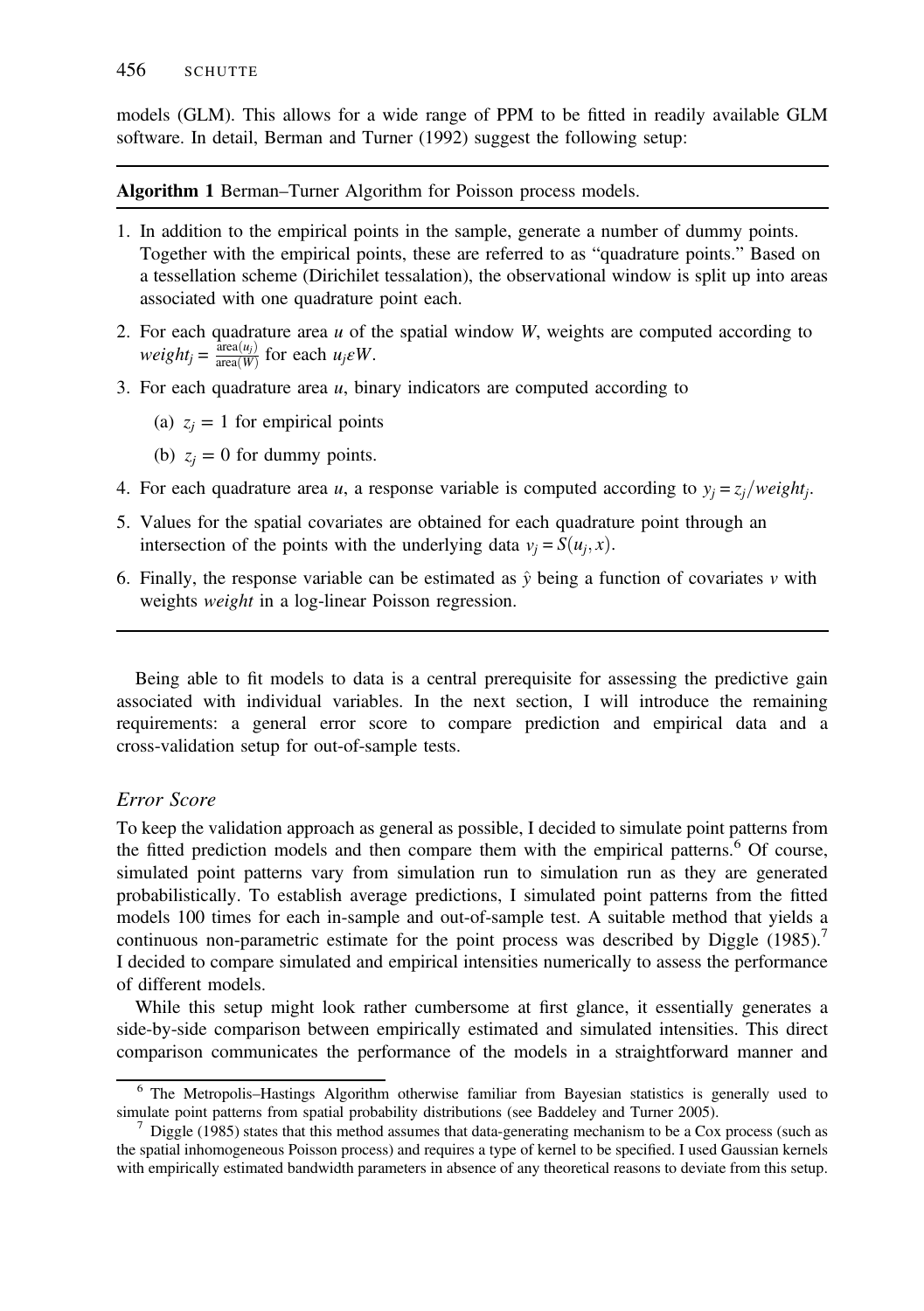

Fig. 2. Example of empirical and simulated events from the Second Liberian Civil War (1999–2003) Note: On the top left, the empirical events from the Geo-Referenced Event Dataset can be seen for this conflict. On the top right, a corresponding Gaussian intensity estimation is visible. In the bottom row, simulated events and the corresponding surface are depicted.

easily generalizes to other models such as more advanced PPM, agent-based models, or grid-cell-based econometric models. Figure 2 depicts empirical and simulated conflict events, as well as corresponding intensity surfaces.

The prediction error is computed based on the absolute differences in the densities for empirical and simulated events. Density surfaces are represented as fine-grained arrays. The mean absolute error for an array with J cells is calculated as follows:

$$
\text{MAE} = \frac{\sum_{i=1}^{J} \text{abs}(emp_j - sim_j)}{J}.
$$
 (2)

[Figure 3](#page-11-0) illustrates the comparison and the calculation of average prediction errors visually.

In this setup, the total number of events is still given by the empirical sample, that is, the specific county the model was fitted on. Of course, predicting the overall number of conflict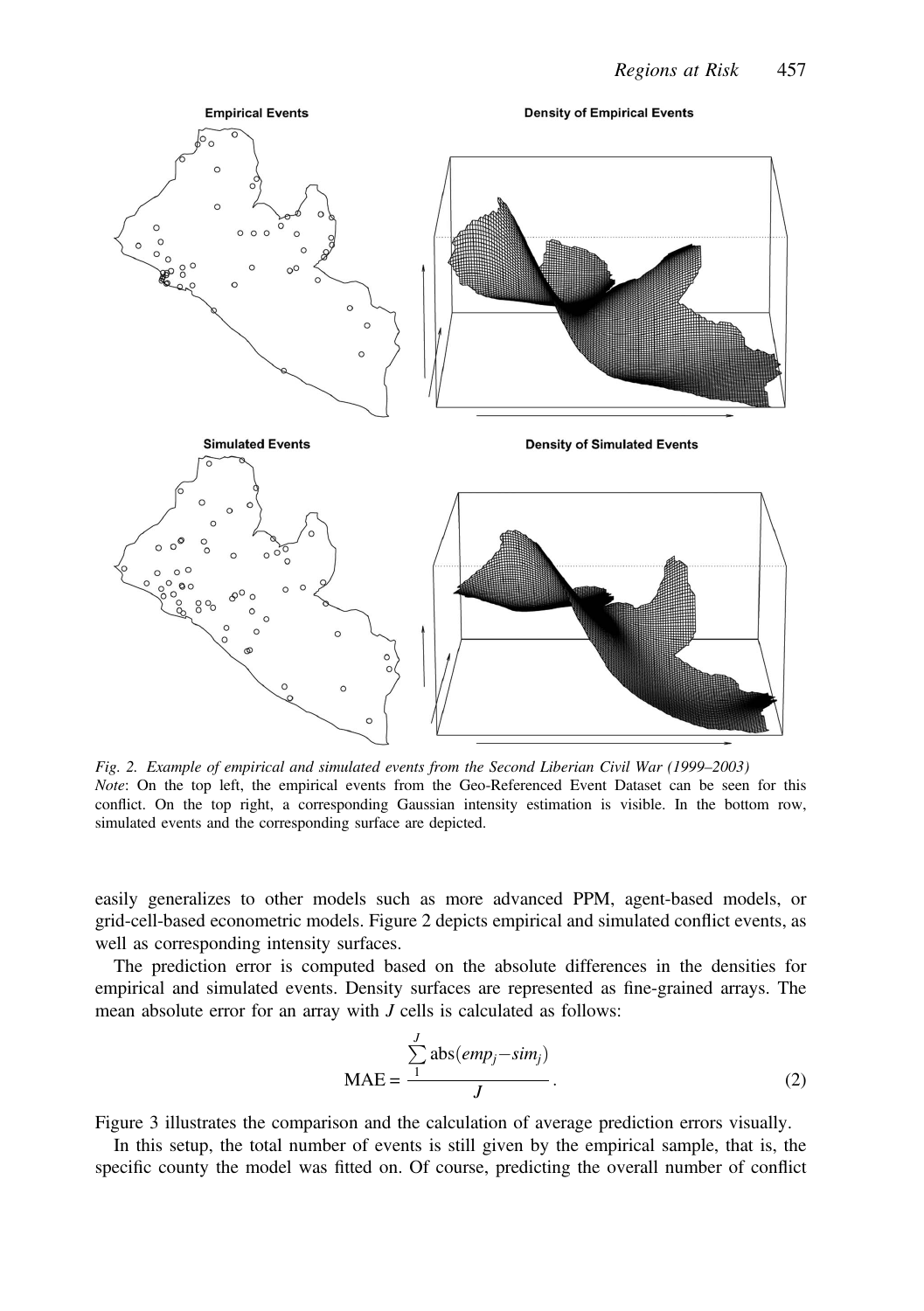<span id="page-11-0"></span>

Fig. 3. Depiction of the error metric used for the prediction models

Note: The two lines are the cross sections of the point intensity estimates for empirical and simulated point patterns. The differences in densities (gray areas) are approximated numerically.

events (i.e., the severity of the civil war) is not in the focus of this study. Numerous socioeconomic, political, and military factors influence the severity of conflicts and it would be impossible to do justice to them in this article. I therefore decided to normalize the predicted intensities to one. As a result, the predictions reflect relative intensities scaled from 0 to 1.

### Cross-Validation

In order to assess the predictive capabilities of the fitted models out-of-sample, a suitable cross-validation setup had to be defined as well. Basically, cross-validation works by dividing the available empirical sample into a training and a test set. Models are fitted on the training set and then used to generate predictions for the test set. Those predictions are then validated against the empirically observed results from the test set. This setup serves as a more realistic test framework than simply assessing the in-sample predictions of statistical models—that is, their ability to replicate the test data they were trained on.<sup>8</sup>

In this case, I chose to apply a leave-one-out cross-validation scheme.<sup>9</sup> Models were fitted on all but one of the countries in the statistical sample. A prediction model was generated by averaging the  $β$ -coefficients of these models. The resulting model was subsequently used to predict the point pattern in the remaining country. This setup mimics the real-world challenge of predicting the spatial distribution of violence in future civil wars based on a set of historical conflicts. In the next section, I will present results for predictions of conflict intensity for all ten African cases.

## RESULTS

In order to assess the predictive capabilities of the models, I computed density differences both in-sample and out-of-sample. For the in-sample assessment, I fitted a series of Poisson models based on the introduced covariates and fitting techniques using the spatstat package for the R programming language. I simulated 100 distinct point patterns from the fitted models and calculated intensity surfaces. One expected density for each model was established by averaging over these simulations. [Table 2](#page-12-0) shows cumulative differences between the empirical density and the average simulated density. To generate a baseline against which the models could be

<sup>&</sup>lt;sup>8</sup> A typical problem that can arise in in-sample predictions is overfitting: instead of generalizing from the underlying data-generating process, an overfitted model tends to replicate the noise of the specific sample it was fitted<br>on. Overfitting leads to low in-sample prediction errors combined with high out-of-sample prediction

 $9$  One alternative setup frequently chosen in comparable projects is k-fold cross-validation. In this case, the small number of ten available cases allowed for using each single data point for a separate cross-validation run, thus providing the best possible approximation of the out-of-sample prediction error.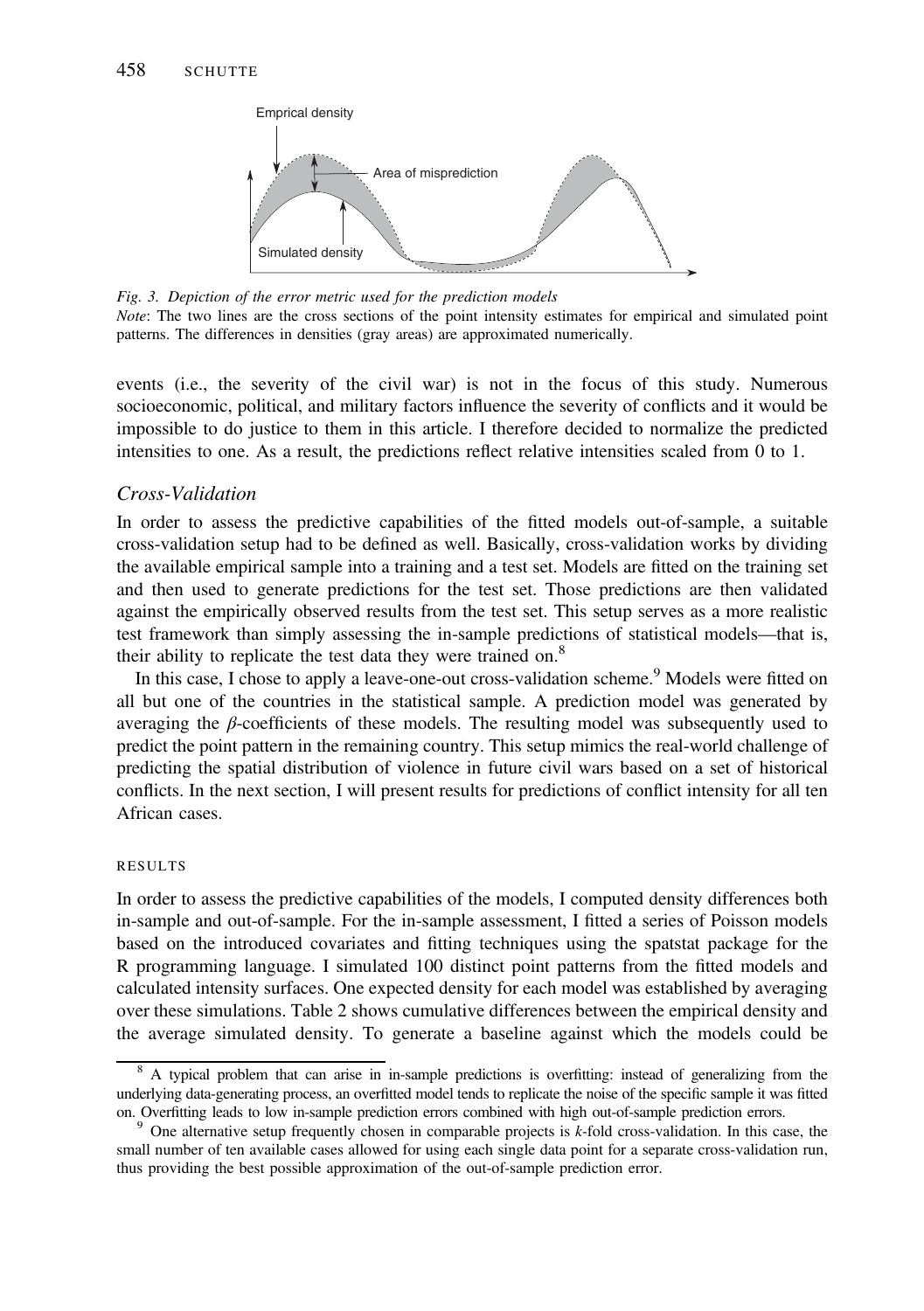|                | Country       | p(1) | pc(2) | pca(3) | pcaw(4) | pcawb(5) | pcawbv(6) | p wab(7) | Random |
|----------------|---------------|------|-------|--------|---------|----------|-----------|----------|--------|
| 1              | Cote d'Ivoire | 0.30 | 0.29  | 0.21   | 0.24    | 0.28     | 0.29      | 0.26     | 0.36   |
| 2              | Liberia       | 0.21 | 0.14  | 0.06   | 0.06    | 0.07     | 0.06      | 0.06     | 0.28   |
| 3              | Guinea-Bissau | 0.04 | 0.04  | 0.04   | 0.05    | 0.04     | 0.05      | 0.04     | 0.34   |
| $\overline{4}$ | Sierra Leone  | 0.12 | 0.12  | 0.12   | 0.13    | 0.12     | 0.12      | 0.14     | 0.38   |
| 5              | Algeria       | 0.12 | 0.01  | 0.01   | 0.01    | 0.01     | 0.01      | 0.02     | 0.50   |
| 6              | Burundi       | 0.12 | 0.10  | 0.10   | 0.09    | 0.07     | 0.07      | 0.07     | 0.38   |
| 7              | Rwanda        | 0.12 | 0.12  | 0.12   | 0.12    | 0.15     | 0.16      | 0.15     | 0.39   |
| 8              | Congo         | 0.29 | 0.05  | 0.04   | 0.05    | 0.06     | 0.06      | 0.07     | 0.34   |
| 9              | <b>DRC</b>    | 0.34 | 0.10  | 0.09   | 0.09    | 0.06     | 0.06      | 0.11     | 0.40   |
| 10             | Chad          | 0.05 | 0.05  | 0.05   | 0.06    | 0.05     | 0.05      | 0.06     | 0.46   |
|                | Sum           | 1.71 | 1.02  | 0.84   | 0.90    | 0.91     | 0.93      | 0.98     | 3.84   |
|                | Normalized    | 0.45 | 0.27  | 0.22   | 0.23    | 0.24     | 0.24      | 0.26     | 1.00   |

<span id="page-12-0"></span>TABLE 2 In-Sample Results Based on Differences Between Normalized Empirical and Simulated Intensities

compared, I generated 100 random point pattern consisting of an equal number of points as the empirical sample. The average difference in normalized intensities between random and empirical patterns serve as a baseline against which the predictions can be compared.

## In-Sample Prediction

In total, seven model predictions plus the random baseline were simulated for each country. As a first test of the introduced setup and the predictive capabilities of the models, the introduced variables were added subsequently to the model specification. Acronyms in the top row of the prediction tables indicate the variables that were used: "p" stands for population, "c" for capital distance, "a" for accessibility, "w" for wealth, "b" for border distance, and "v" for vegetation. Results from a full-fledged model-averaging setup where each covariate's predictive performance is tested against a series of different model specifications are presented in the supplementary information.<sup>10</sup> Table 2 shows cross-validation scores for the different model specifications and the random baseline. As discussed above, these scores are the average cumulative absolute difference between the empirical and the simulated point patterns. The last row in the table shows normalized cross-validation scores across countries with the random baseline having a value of 1. This row shows that the initial models that only use population as a predictor already yield half the cumulative error scores (0.45) of the random baseline. As additional predictors are introduced, the scores drop from 0.27 to 0.22. This setup also shows that not every predictor yields the same improvements. Model 2, using data on population centers and capital distances, clearly outperforms model 1, but subsequent additions of predictors only yield marginal returns.<sup>11</sup> Model 3 with an error score of  $0.22$  performs best in this setup. These results are encouraging as they demonstrate that the introduced data and modeling techniques can be used to replicate empirical patterns to some extent. However, the real test for the presented setup are predictions beyond the sample that the models were fitted on. Corresponding results can be found in [Table 3.](#page-13-0)

<sup>&</sup>lt;sup>10</sup> These results indicate that population numbers are the strongest predictor for the intensity of violence. The second most important predictor is accessibility measured in the infrastructure-adjusted travel time to the next major city in the year 2000. Distance to the capital city is the third most relevant predictor.<br><sup>11</sup> Please refer to the supplementary information for the *β*-estimates and results from a full model-averaging

setup that shows each variable's contribution in a series of model specifications.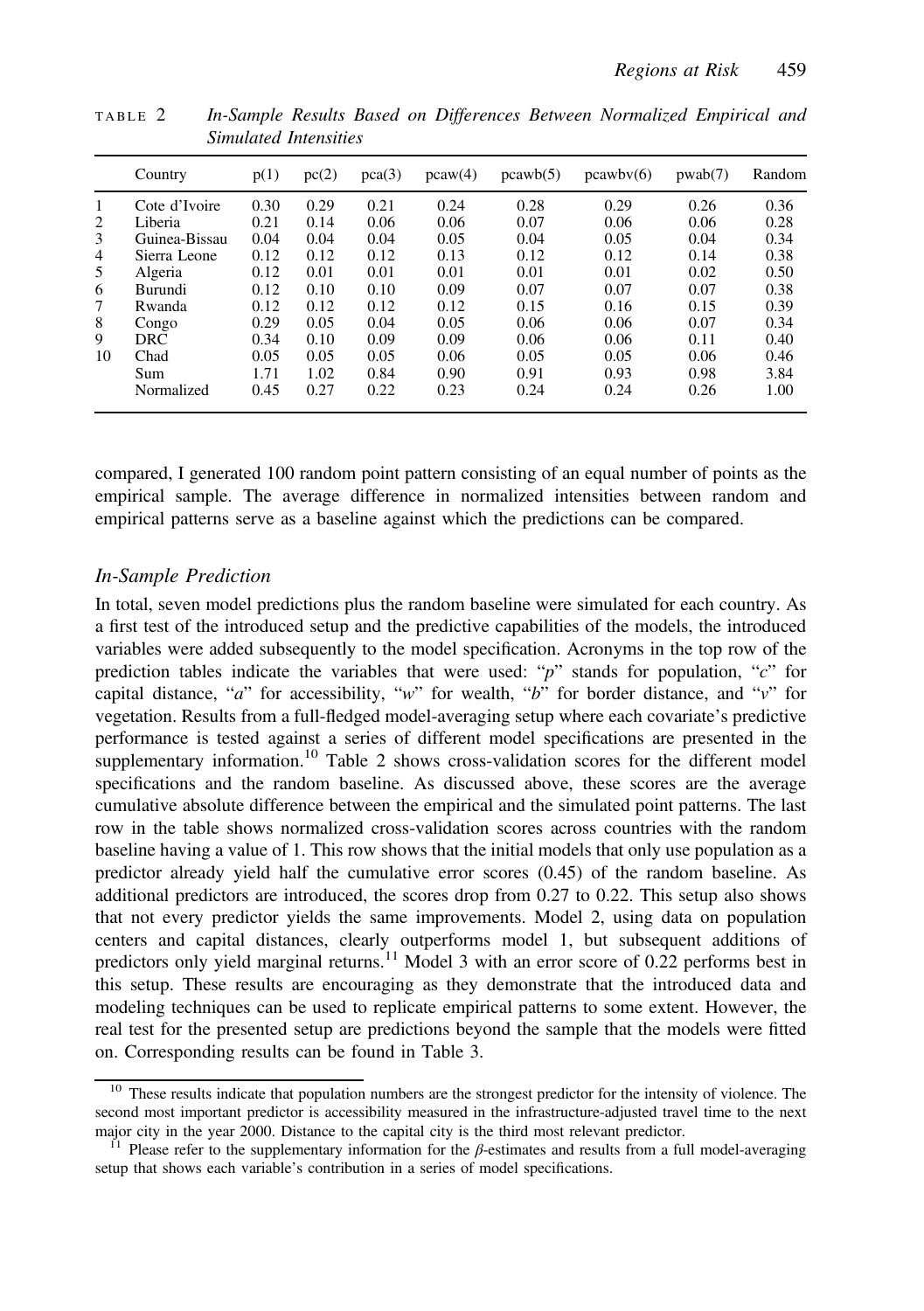|                | Country       | p(1) | pc(2) | pca(3) | pcaw(4) | pcawb(5) | pcawbv(6) | p wab(7) | Random |
|----------------|---------------|------|-------|--------|---------|----------|-----------|----------|--------|
| 1              | Cote d'Ivoire | 0.19 | 0.19  | 0.19   | 0.19    | 0.19     | 0.19      | 0.19     | 0.46   |
| 2              | Liberia       | 0.12 | 0.07  | 0.06   | 0.06    | 0.06     | 0.06      | 0.06     | 0.29   |
| 3              | Guinea-Bissau | 0.04 | 0.05  | 0.04   | 0.04    | 0.04     | 0.04      | 0.04     | 0.34   |
| $\overline{4}$ | Sierra Leone  | 0.21 | 0.21  | 0.20   | 0.20    | 0.18     | 0.18      | 0.19     | 0.39   |
| 5              | Algeria       | 0.02 | 0.02  | 0.02   | 0.02    | 0.02     | 0.02      | 0.02     | 0.51   |
| 6              | Burundi       | 0.08 | 0.07  | 0.07   | 0.09    | 0.09     | 0.11      | 0.07     | 0.39   |
| 7              | Rwanda        | 0.10 | 0.10  | 0.10   | 0.11    | 0.15     | 0.18      | 0.12     | 0.39   |
| 8              | Congo         | 0.09 | 0.09  | 0.09   | 0.09    | 0.10     | 0.10      | 0.10     | 0.35   |
| 9              | DRC.          | 0.11 | 0.11  | 0.11   | 0.11    | 0.11     | 0.11      | 0.11     | 0.37   |
| 10             | Chad          | 0.36 | 0.15  | 0.09   | 0.06    | 0.08     | 0.09      | 0.05     | 0.40   |
|                | Sum           | 1.33 | 1.06  | 0.98   | 0.98    | 1.04     | 1.08      | 0.96     | 3.90   |
|                | Normalized    | 0.34 | 0.27  | 0.25   | 0.25    | 0.27     | 0.28      | 0.25     | 1.00   |

<span id="page-13-0"></span>TABLE 3 Cross-Validation Results for Predictions that were Fitted on Nine of the Ten Countries and then Used to Predict the Remaining Country

## Out-of-Sample Prediction

Table 3 shows scores based on the leave-one-out cross-validation setup described in Cross-Validation section. As one would expect, the cumulative error score across models is higher than in the in-sample setup (3.90 compared with 3.84). However, the out-of-sample predictions generally perform surprisingly well: for all but the simple population model, error scores below 0.3 of the normalized random baseline errors are attained. Interestingly, the lowest error scores are achieved for models 3, 4, and 7 which only include three to four predictors each. The slightly lower performance of models 5 and 6 might be due to overfitting. Generally, the out-of-sample predictions work well and serve as a powerful reminder of the achievements of geographic and quantitative research on civil conflicts of the last decade. While measuring deviations between empirical and predicted densities is a good way to quantify the performance of prediction models, qualitative comparisons as introduced in the next section add another important angle to the empirical analysis.

## Qualitative Comparisons

The final section of this paper shows side by side comparisons of Empirical Densities and Predictions. For each of the ten countries in the sample, three plots were generated. The plots on the left show normalized intensity surfaces for the empirical patterns. The columns in the middle and on the right show model predictions based on model 7, which had the lowest error scores in the in-sample and out-of-sample predictions. In the middle column, model 7 was fitted on the country under investigation. In the right column, the cross-validation model based on the estimates of the remaining cases was used to predict the country under investigation. The associated legend can be found below the country plots. As seen in Side-By-Side Comparisons of Empirical Densities and Predictions section, most of the out-of-sample predictions actually predict high-conflict areas. This is remarkable, as it both underscores the merit of the used data sets as well as the validity of the chosen modeling approach. These specific predictions also illustrate the merit of the technology for informing relief organizations and policy.

But how can we explain the fact that some conflicts are predicted quite well while others are not? A closer look at the (qualitatively) most obvious mispredictions—Ivory Coast and Republic of the Congo—can provide some answers. In the Ivorian case, the framework of a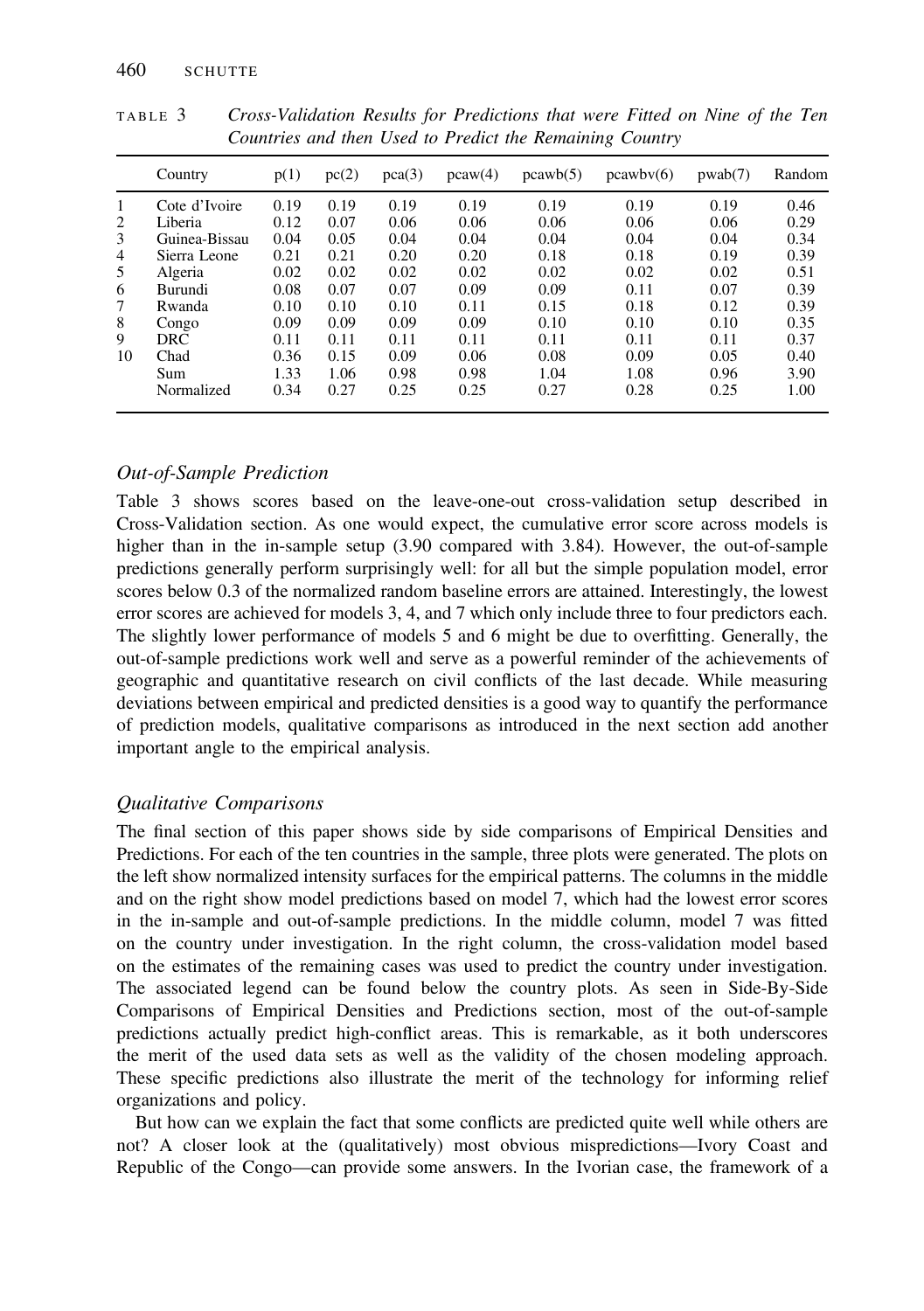peripheral insurgency slowly advancing toward the center simply does not apply very well. Instead, ethnic and religious tensions between an predominantly Christian South and a predominantly Muslim North account for a large fraction of the conflict events (see McGovern [2011\)](#page-17-0). This entailed that the region of high-intensity fighting occurred along an East-West axis, while the model predictions place it in the northern periphery (see predictions in Side-By-Side Comparisons of Empirical Densities and Predictions section).

In the case of the Republic of Congo, much of the fighting happened during the height of the civil war in and around the capital city, Brazzaville. Fearing the outcome of a July 1997 Presidential election, followers of the top candidates Pascal Lissouba and Col. Denis Sassou Nguesso engaged in an armed struggle over control of the capital (see DeRouen and Heo [2007](#page-16-0), 129). While the uprising against then-ruling President Lissouba qualifies as a popular insurgency given the participation of numerous irregular fighters, Mao's ([1938] [1967](#page-17-0)) threestage model for peripheral insurgencies fails to apply. Instead of building on a protracted and peripheral campaign, the warring parties opted for a conflict option that could be better described as a popular *coup d'état*. Instead of affecting remote areas, the fallout in political violence of this conflict clustered around the capital city in the far south of the country.

In contrast, the correctly predicted conflict zone in Burundi emerged from an insurgency that fits the proposed theoretical framework quite well. As Vorrath ([2010](#page-17-0), 101) observes "one specific feature of the Burundian civil war was that the Hutu rebels never seized a larger territory inside the country, but followed a guerrilla strategy of moving in and out. This was facilitated by the fact that the Hutu rebel groups had bases abroad, namely in Tanzania and the Congo." Arguably, the presence of an international border close to Burundi's capital city Bujumbura and the concentration of population in the area were contributing factors to the clustering of conflict events in the region. In this case, the assumptions underlying the modeling framework line up with the conflict scenario.

#### DISCUSSION AND CONCLUSION

Studies of armed conflict have identified a number of geographic conditions that correlate with guerrilla activity. Both protection from state power in terms of remoteness and the presence of strategic targets such as population centers affect the probability of armed clashes taking place in insurgencies. Causal effects of selected spatial covariates have been analyzed by a flurry of recent publications. However, established effects were only valid for specific spatial units, and only hold under *ceteris paribus* conditions. An assessment of the external validity of this research program has been missing so far. Filling this gap, this paper has used geographic data on conflict as well as a series of theoretically prominent geographic covariates to predict the spatial distribution of conflict, both in-sample and out-of-sample. The results clearly communicate to what extent these variables actually improve predictions in direct comparison with an agnostic baseline: in-sample, cumulative error scores only amount to 25 percent of the cumulative error of the random baseline. In out-of-sample predictions, the error scores are slightly higher, but they still only amount to <30 percent of the random baseline error. In qualitative comparisons, the locations of high-intensity conflict zones are correctly predicted in six out of ten countries. Two countries (Sierra Leone and the Democratic Republic of the Congo) have two distinct high-intensity conflict areas, and only one of them is predicted correctly. In the two remaining countries (Ivory Coast and Republic of Congo) the predictions are incorrect. While more work needs to be done to identify and test predictors of violence and include more advanced modeling techniques, these results underscore the external validity of the insights generated by geo-quantitative research on civil conflicts and their potential merit for real-world applications.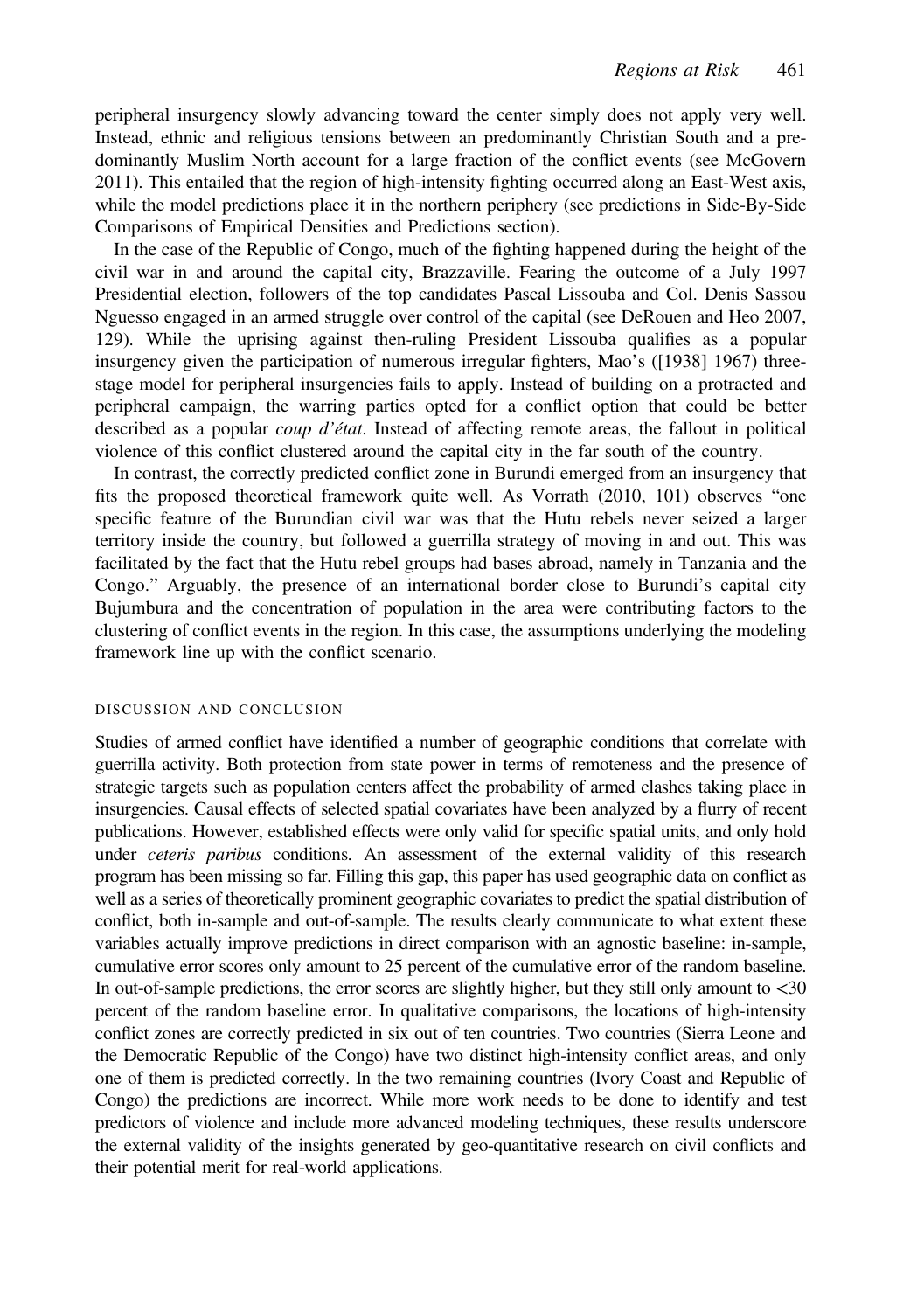<span id="page-15-0"></span>

#### SIDE-BY-SIDE COMPARISONS OF EMPIRICAL DENSITIES AND PREDICTIONS

#### **REFERENCES**

- Baddeley, Adrian, and Rolf Turner. 2000. 'Practical Maximum Pseudoliklihood for Spatial Point Patterns'. Australian and New Zealand Journal of Statistics 42(3):283–322.
- Baddeley, Adrian, and Rolf Turner. 2005. 'Spatstat: An R Package for Analyzing Spatial Point Patterns'. Journal of Statistical Software 12(6):1–42.
- Basedau, Matthias, and Jan Henryk Pierskalla. 2014. 'How Ethnicity Conditions the Effect of Oil and Gas on Civil Conflict: A Spatial Analysis of Africa from 1990 to 2010'. Political Geography 38:1–11.
- Berman, Mark, and Turner Rolf. 1992. 'Approximating Point Process Likelihoods with Glim'. Applied Statistics 41:31–38.
- Bhavnani, Ravi, Dan Miodownik, and Jonas Nart. 2008. 'REsCape: An Agent-Based Framework for Modeling Resources, Ethnicity, and Conflict'. Journal of Artificial Societies and Social Simulation 11:2–7.
- Bhavnani, Ravi, Karsten Donnay, Dan Miodownik, Maayan Mor, and Dirk Helbing. 2013. 'Group Segregation and Urban Violence'. American Journal of Political Science 58(1):226–45.
- Braithwaite, Alex. 2010. Conflict Hotspots: Emergence, Causes, and Consequences. Surrey: Ashgate.
- Braithwaite, Alex, and Shane D. Johnson. 2012. 'Space-Time Modeling of Insurgency and Counterinsurgency in Iraq'. Journal of Quantitative Criminology 28(1):31–48.
- Broxton, P. D., X. Zeng, W. Scheftic, and P. A. Troch. 2014. 'A Modis-Based Global 1-km Maximum Green Vegetation Fraction Dataset'. Journal of Applied Meteorology and Climatology 53(8): 1996–2004.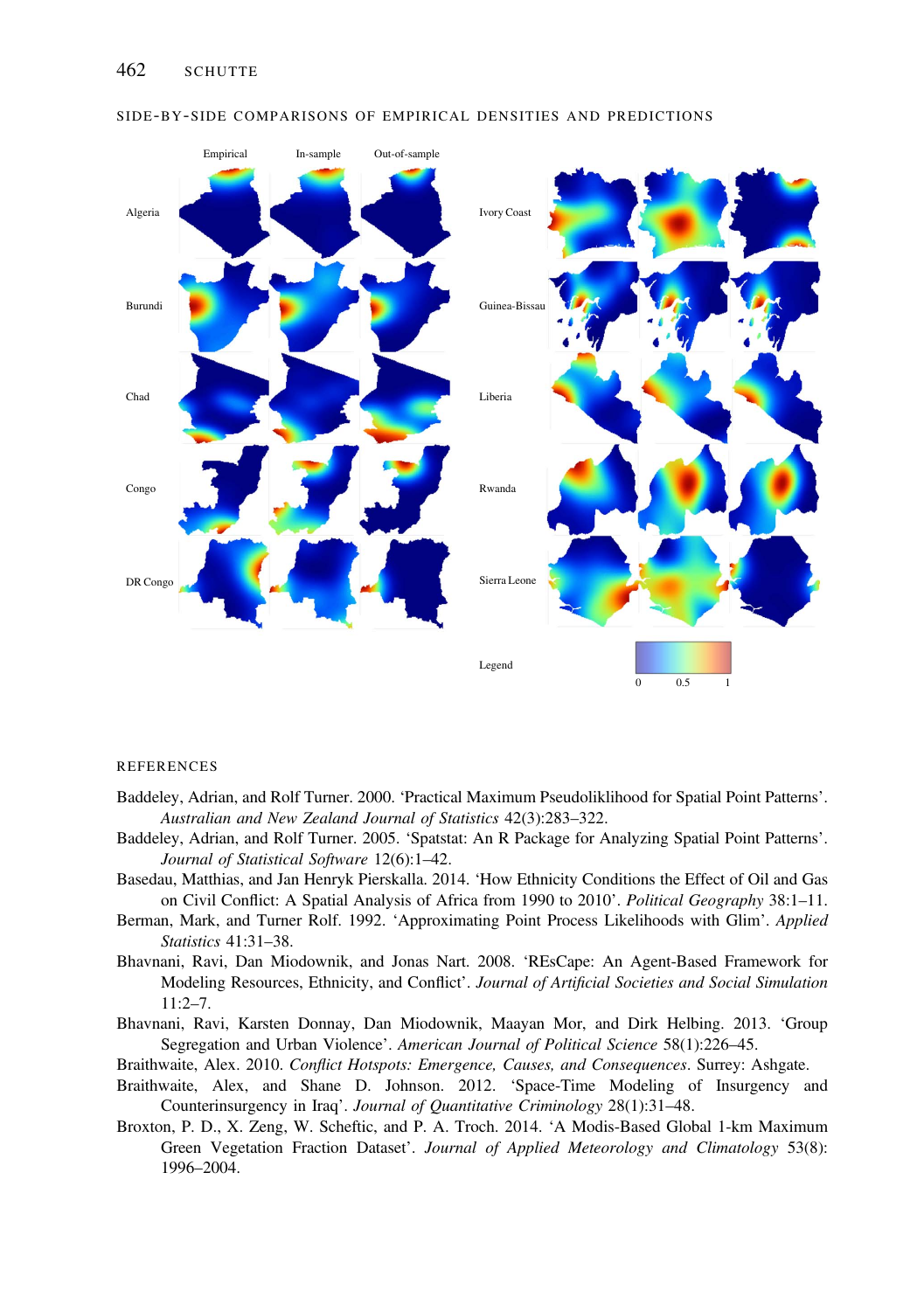- <span id="page-16-0"></span>Buhaug, Halvard. 2010. 'Dude, Where's My Conflict? LSG, Relative Strength, and the Location of Civil War'. Conflict Management and Peace Science 27(2):107–28.
- Buhaug, Halvard, and Jan-Ketil Rød. 2006. 'Local Determinants of African Civil Wars, 1970–2001'. Political Geography 25:315–35.
- Buhaug, Halvard, Kristian Skrede Gleditsch, Helge Holtermann, Gudrun Østby, and Andreas Forø Tollefsen. 2011. 'It's the Local Economy, Stupid! Geographic Wealth Dispersion and Conflict Outbreak Location'. Journal of Conflict Resolution 55(5):814–40.
- Buhaug, Halvard, and Scott Gates. 2002. 'The Geography of Civil War'. Journal of Peace Research 39:417–33.
- Buhaug, Halvard, Scott Gates, and Päivi Lujala. 2009. 'Geography, Rebel Capacity, and the Duration of Civil Conflict'. Journal of Conflict Resolution 53(4):544–69.
- Butcher, Charles. 2014. "Capital Punishment': Bargaining and the Geography of Civil War'. Journal of Peace Research 52(2):171–86.
- CIA. 2009. 'Guide to the Analysis of Insurgency'. Available at [http://www.fas.org/irp/cia/product/](http://www.fas.org/irp/cia/product/insurgency.pdf) [insurgency.pdf,](http://www.fas.org/irp/cia/product/insurgency.pdf) accessed 17 November 2015.
- CIESIN. 2005. Gridded Population of the World, version 3 (GPWv3). Columbia University; and Centro Internacional de Agricultura Tropical (CIAT). 2005. Gridded Population of the World version 3 (GPWv3): Population Grids. Palisades, NY: Socioeconomic Data and Applications Center (SEDAC), Columbia University. Available at [http://sedac.ciesin.columbia.edu/gpw](http://sedac.�ciesin.columbia.edu/gpw).

Crawford, Oliver. 1958. The Door Marked Malaya. London: Rupert Hart-Davis.

- Cressie, Noel. 1993. Statistics for Spatial Data. Sussex: Wiley.
- DeRouen, Karl, and Uk Heo. 2007. Civil Wars of the World: Major Conflicts since World War II. Santa Barbara: ABC-CLIO.
- Diggle, Peter J. 1985. 'A Kernel Method for Smoothing Point Process Data'. Applied Statistics 34:138–47.
- Fearon, James D., and David D. Laitin. 2003. 'Ethnicity, Insurgency and Civil War'. American Political Science Review 97(1):75–90.
- Fjelde, Hanne, and Lisa Hultman. 2013. 'Weakening the Enemy: A Disaggregated Study of Violence Against Civilians in Africa'. Journal of Conflict Resolution 58(7):1230–57.
- Galula, David. 1964. Counterinsurgency Warfare: Theory and Practice. Santa Barbara: Praeger Security International.
- Gilmore, E., N. P. Gleditsch, P. Lujala, and J. K. Rød. 2005. 'Conflict Diamonds: A New Dataset'. Conflict Management and Peace Science 22(3):257–92.
- Gleditsch, Kristian Skrede, and Michael Ward. 2012. 'Forecasting is Difficult, Especially About the Future: Using Contentious Issues to Forecast Interstate Disputes'. Journal of Peace Research 50(1):17–31.
- Goldstone, J. A., R. H. Bates, D. L. Epstein, T. R. Gurr, M. B. Lustik, M. G. Marshall, J. Ulfelder, and M. Woodward. 2010. 'A Global Model for Forecasting Political Instability'. American Journal of Political Science 54(1):190–208.
- Guevara, Ernesto. 1961. Guerrilla Warfare Authorized ed. Melbourne: Ocean Press.
- Hallberg, Johann Dittrich. 2012. 'Prio Conflict Site 1989-2008: A Geo-Referenced Dataset on Armed Conflict'. Conflict Management and Peace Science 29(2):219–32.
- Hegre, Håvard, Gudrun Østby, and Clionadh Raleigh. 2009. 'Poverty and Civil War Events: A Disaggregated Study of Liberia'. Journal of Conflict Resolution 53(4):598–623.
- Herbst, Jeffrey. 2000. States and Power in Africa-Comparative Lessons in Authority and Control. Princeton: Princeton University Press.
- Herbst, Jeffrey. 2004. 'African Militaries and Rebellion: The Political Economy of Thread and Combat Effectiveness'. Journal of Peace Research 41(3):357–69.
- Kalyvas, Stathis. 2005. 'Warfare in Civil Wars'. In Isabelle Duyvesteyn and Jan Angstrom (eds), Rethinking the Nature of War, 88–108. Frank Cass: Abingdon.

Kalyvas, Stathis. 2006. The Logic of Violence in Civil Wars. Cambridge: Cambridge University Press.

Kalyvas, Stathis, and Laia Balcells. 2010. 'International System and Technology of Rebellion: How the End of the Cold War Shaped Internal Conflict'. American Political Science Review 104(3): 415–29.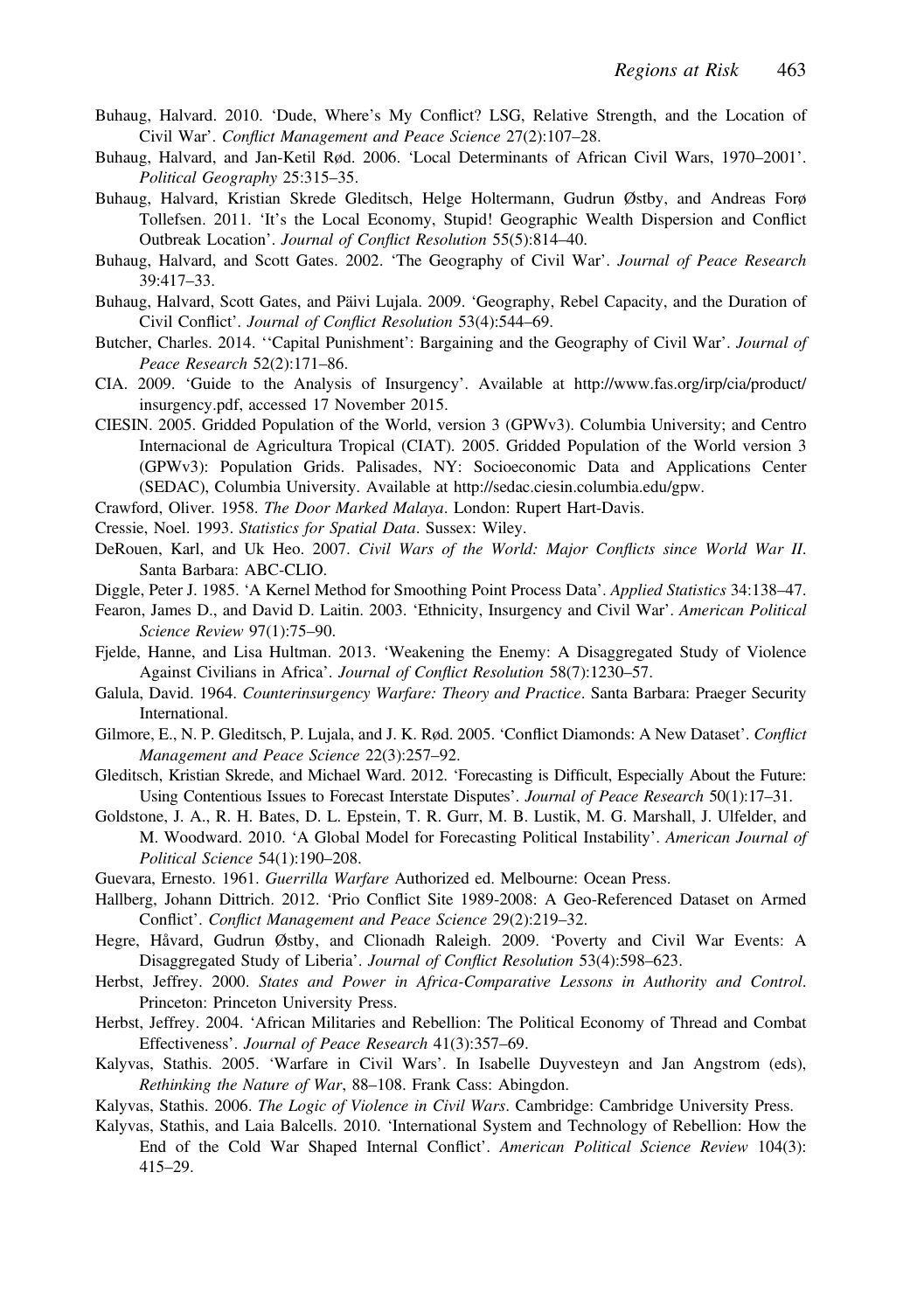- <span id="page-17-0"></span>Kocher, Matthew A., Thomas B. Pepinsky, and Stathis Kalyvas. 2011. 'Aerial Bombing and Counterinsurgency in the Vietnam War'. American Journal of Political Science 55(2): 201–18.
- Lyall, Jason. 2009. 'Does Indiscriminate Violence Incite Insurgent Attacks? Evidence from Chechnya'. Journal of Conflict Resolution 53(3):331–62.
- Lyall, Jason, and Isaiah Wilson. 2009. 'Rage Against the Machines: Explaining Outcomes in Counterinsurgency Wars'. International Organization 63(1):67–106.
- Mao, Tse-tung. [1938] 1967. On Protracted War. Beijing: Foreign Language Press.
- McColl, Robert W. 1969. 'The Insurgent State: Territorial Bases of Revolution'. Annals of the Association of American Geographers 59(4):613–31.
- McGovern, Mike. 2011. Making War in Côte d'Ivoire. Chicago: Chicago University Press.
- Mitchell, Tom M. 1997. Machine Learning. New York: McGraw-Hill International Editions.
- Nelson, Andrew. 2008. 'Estimated Travel Time to the Nearest City of 50000 or More People in Year 2000'. Available at [http://bioval.jrc.ec.europa.eu/products/gam/.](http://bioval.jrc.ec.europa.eu/products/gam/)
- Nordhaus, William D. 2006. 'Geography and Macroeconomics: New Data and New Findings'. Proceedings of the National Academy of Sciences of the United States of America 103(10): 3510–3517.
- O'Loughlin, John, and Frank Witmer. 2010. 'The Localized Geographies of Violence in the North Caucasus of Russia, 1999–2007'. Annals of the Association of American Geographers 100(3): 2379–2396.
- Pierskalla, Jan H., and Florian M. Hollenbach. 2013. 'Technology and Collective Action: The Effect of Cell Phone Coverage on Political Violence in Africa'. American Political Science Review 107(2):207–24.
- Prunier, Gerard. 2009. Africa's World War. Oxford: Oxford University Press.
- Raleigh, Clionadh, and Håvard Hegre. 2005. Introducing ACLED: An Armed Conflict Location and Event Dataset.
- Raleigh, Clionadh, and Håvard Hegre. 2009. 'Population Size, Concentration, and Civil War. A Geographically Disaggregated Analysis'. Political Geography 28(4):224–38.
- Rustad, Siri Camilla Aas, Halvard Buhaug, Ashild Falch, and Scott Gates. 2011. 'All Conflict is Local: Modeling Sub-National Variation in Civil Conflict Risk'. Conflict Management and Peace Science 28(1):15–40.
- Salehyan, Idean. 2009. Rebels Without Borders. Ithaca: Cornell University Press.
- Salehyan, I., and K. S. Gleditsch. 2006. 'Refugees and the Spread of Civil War'. International Organization 60(2):335–66.
- Schrodt, Philip A. 2014. 'Seven Deadly Sins of Contemporary Quantitative Political Analysis'. Journal of Peace Research 51(2):287–300.
- Schutte, S., and K. Donnay 2014. 'Matched Wake Analysis: Finding Causal Relationships in Spatiotemporal Event Data'. Political Geography 41:1–10.
- Schutte, Sebastian, and Nils B. Weidmann. 2011. 'Diffusion Patterns of Violence in Civil War'. Political Geography 30(3):143–52.
- Scott, James C. 2009. The Art of Not Being Governed. New Haven: Yale University Press.
- Sheehan, Neil. 1988. A Bright Shining Lie: John Paul Vann and the USA in Vietnam. London: Jonathan Cape.
- Sundberg, Ralph, Mathilda Lindgren, and Ausra Padskocimaite. 2011. UCDP GED Codebook version 1.5- 2011. Available at [http://www.ucdp.uu.se/ged/data.php.](http://www.ucdp.uu.se/ged/data.php)
- Toellefsen, Andreas, Håvard Strand, and Halvard Buhaug. 2012. 'Prio-Grid: A Unified Spatial Data Structure'. Journal of Peace Research 49(2):363–74.
- Vorrath, Judith. 2010. 'Democratization as Integration: Exile, Return and Changing Conflict Lines in Burundi's Democratic Post-War Transition'. PhD Thesis, ETH Zurich, Zurich, Switzerland. Available at<http://ecollection. library.ethz.ch/view/eth:2179>.
- Ward, Michael D., Brian D. Greenhill, and Kristin Bakke. 2010. 'The Perils of Policy by p-Value: Predicting Civil Conflicts'. Journal of Peace Research 47(4):1–13.